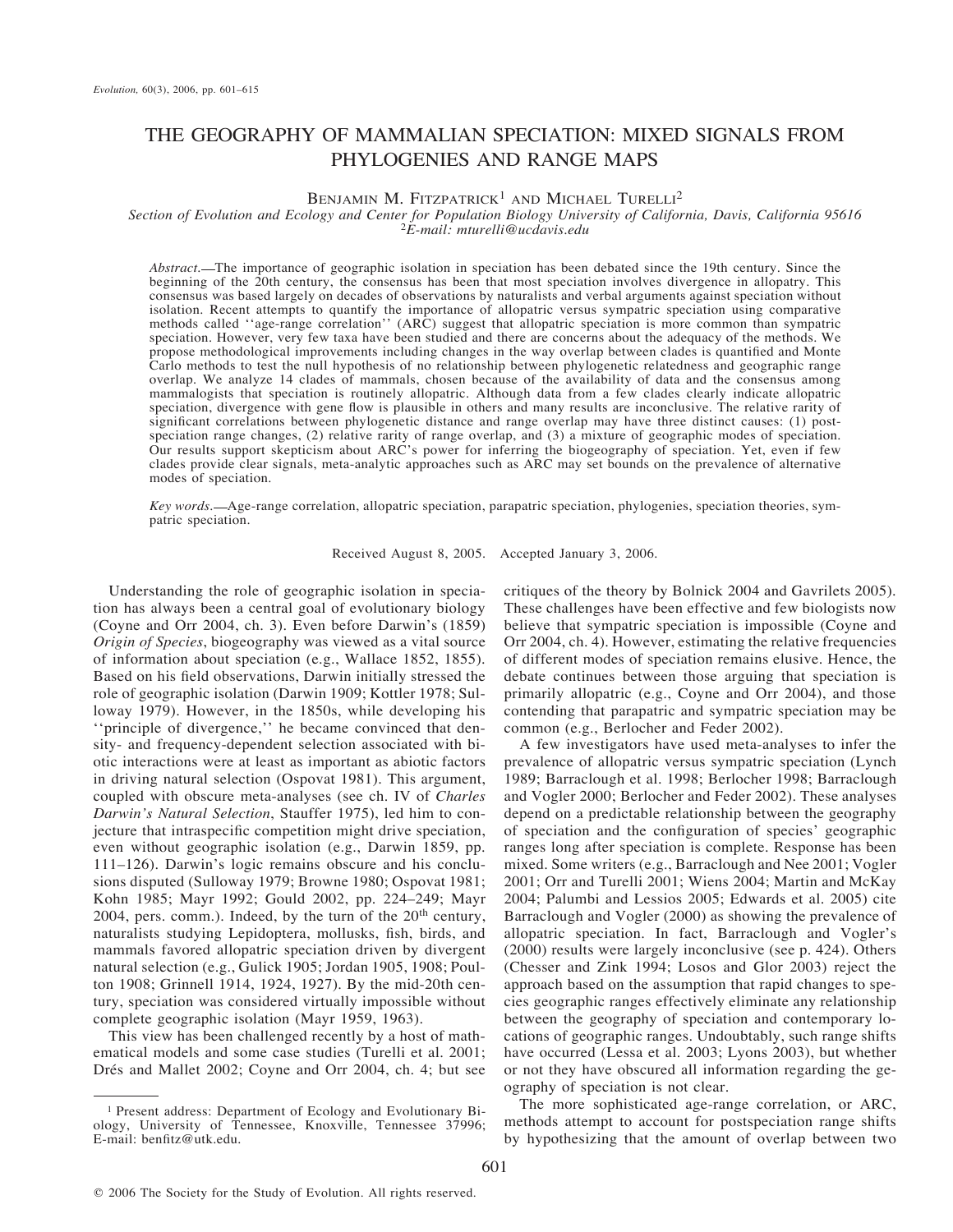geographic ranges depends at first on the geography of speciation but becomes randomized over time due to independent range changes (Lynch 1989; Barraclough et al. 1998 ; Berlocher 1998; Barraclough and Vogler 2000; Berlocher and Feder 2002). It follows that a statistical relationship will exist between time since divergence (age) and amount of range overlap if three conditions are met. First, a number of pairwise comparisons must be available representing speciation ''events'' at various times in the geologically recent past, including times for which geographic ranges are informative about the geography of speciation. Second, there must have been a single predominant geographic mode of cladogenesis in the dataset. And finally, there must be enough variation in the amount of pairwise range overlap for a pattern to be detectable. It is not known how often these conditions are met. This can be assessed only by critical application of ARC with clearly articulated null and alternative hypotheses.

After briefly reviewing the history of ARC-related analyses of the geography of speciation, we contribute a new comparative analysis of 14 mammalian clades. We provide several methodological improvements over earlier approaches, but conclude that it is extremely difficult to establish an association between phylogenetic relationships and geographic range overlap. The three conditions outlined above are rarely met in mammals. Although our results do not suggest that sympatric speciation has been common among mammals, they are also inconsistent with ''Jordan's Rule'' that sister species almost never have overlapping ranges (Jordan 1905, 1908; Allen 1907; Mayr 1963; cf. Anderson and Evensen 1978; Lynch 1989).

### *Modern Meta-Analyses Based on Phylogenies and Ranges*

The goal of meta-analyses is to produce convincing generalizations from disparate data. Anderson and Evensen (1978) compared range overlaps between 130 putative sister pairs of North American terrestrial vertebrates with range overlaps for 50 nonsister congeners. They found that the sister taxa more frequently exhibited considerable range overlap than did the nonsisters (see their fig. 2), but their conclusions were based on the assumption of vicariant speciation, that is, overlap or parapatry between recently derived sister species results from ranges bleeding together after the vicariance-causing barrier disappears. Lynch (1989) used similar data to infer a relatively low frequency (6%) of sympatric speciation in vertebrates. He explicitly attempted to infer the geography of speciation for various vertebrate clades with complete species-level phylogenies by quantifying range overlap and asymmetry of range sizes. His analysis was presented in part as a critique of earlier biogeographic analyses (such as Anderson and Evensen 1978) which assumed that all speciation is allopatric and hence that range overlap of sister pairs provided evidence for postspeciation dispersal. Lynch's (1989) analysis of bird speciation was strongly criticized by Chesser and Zink (1994), who noted that in several individual cases, range overlap must represent postglacial range shifts. A common criticism of Lynch's (1989) approach is that it attempted to infer ancestral ranges, and that such inferences are increasingly unreliable for older sister groups.

Barraclough et al. (1998) and Berlocher (1998) introduced a methodological advance that attempted to uncover the biogeography of speciation while explicitly acknowledging that ranges change over time scales significantly faster than cladogenesis. In particular, they extended an idea illustrated in Lynch (1989; figs. 7 and 8), by developing an inference framework to describe how patterns of range overlap in a clade change over time (this approach was later dubbed ARC for ''age-range correlation'' by Berlocher and Feder 2002). If allopatric speciation is the rule, then range overlap between sister species will start at 0% and the probability of nonzero overlap will gradually increase as ranges change over time. In contrast, if most speciation is sympatric, overlap should start near 100% and tend to decrease with time since divergence. Berlocher (1998) used data from plants that originated by polyploidy, which must involve range overlap (or at least contact) to provide a persuasive positive control for such methodology. He found that sister species inferred to have arisen by polyploidy or recombinational speciation and sister species of phytophagous insects classified as potential ''hostshifters'' have much greater average range overlap (51–56%) than other ''nonshifter'' species pairs (14.5% average range overlap). Barraclough and Vogler (2000) found statistically significant positive correlations between overlap and genetic divergence in several animal clades, but they also showed that simulations of randomly placed ranges can produce a similar pattern. This suggests a disconnect between the statistical hypothesis test and the biological question, a problem we address with new methodology below.

At best, ARC methods are informative with regard to a very specific question: what is the relative importance of sympatric versus nonsympatric speciation? In an attempt to differentiate parapatric speciation from purely allopatric divergence, we also consider the geographical distance between ranges of sister groups. Under purely allopatric speciation, we expect to find nonzero distances (geographic gaps as suggested by Jordan 1905) between the ranges of sister species. Whereas under parapatric speciation, sister species ranges abut or slightly overlap immediately following divergence. This dichotomy is imperfect, certain barriers such as rivers may completely isolate populations that would appear on a map to have abutting ranges (e.g., chipmunks in the *Tamias townsendii* group, Gannon and Lawlor 1989). However, a high frequency of near-zero geographic distances between ranges of recently diverged species would call into question the primacy of allopatric speciation and invite research into the concordance of range boundaries with sharp barriers such as rivers or the presence of environmental gradients that may foster parapatric speciation.

Here we present an ARC analysis of 14 mammalian clades. Allopatric speciation has been assumed to be the dominant mode of speciation in mammals (e.g., Alexander and Riddle 2005, p. 376), therefore they provide a valuable test of the ability of ARC to recover the geography of speciation where there is little doubt that allopatry is the rule. Coyne and Orr (2004, ch. 4) presented preliminary range overlap data for seven of our 14 study clades (their figs. 4.5 and 4.6). Those graphs, provided by us, were based on preliminary analyses subsequently found to have an error that tended to produce lower overlap values than the correct analyses presented here.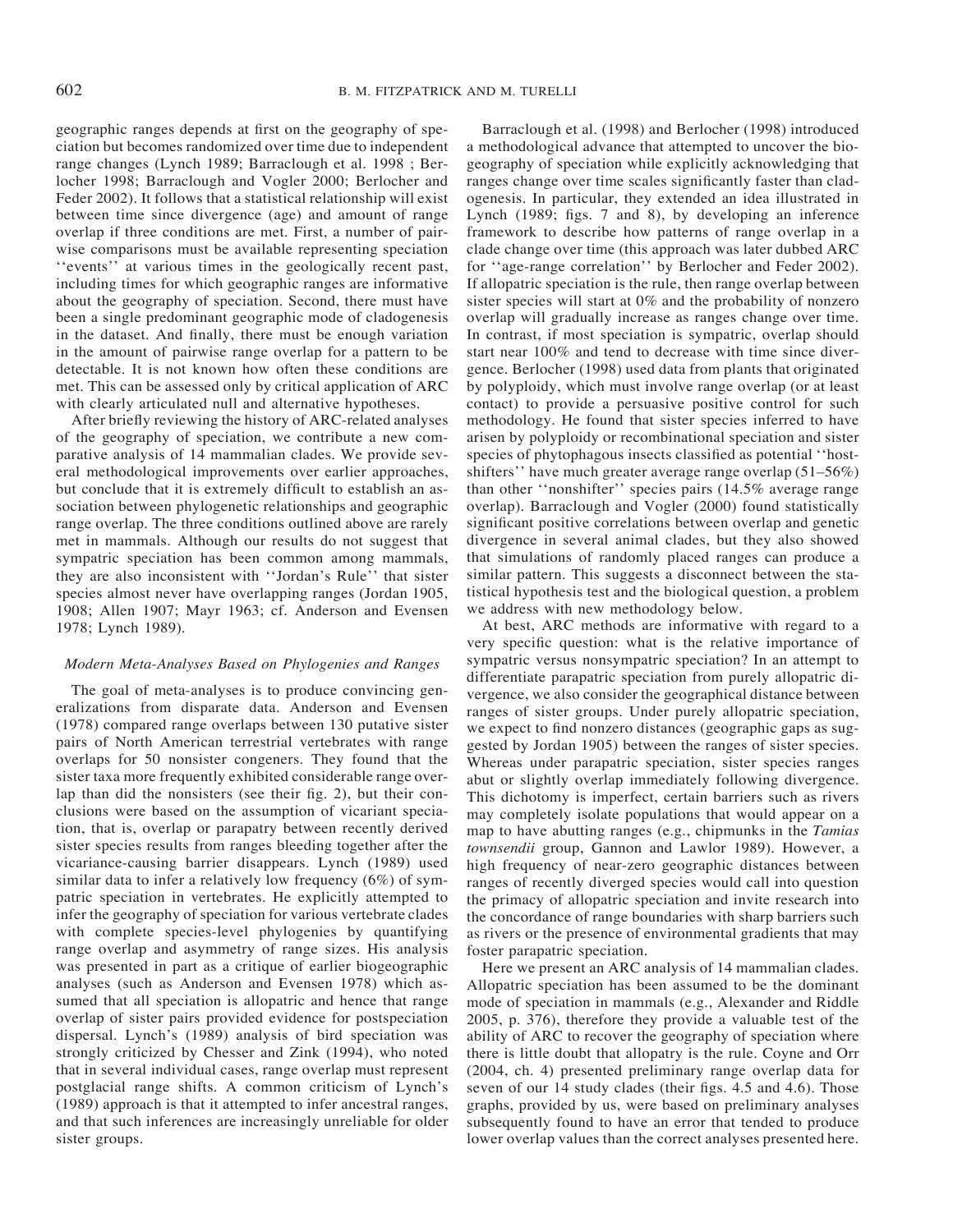Although the error affected the quantitative results, our new plots look similar. Coyne and Orr (2004) presented no statistical analyses of those graphs, but concluded (p. 175) that they ''. . . provide strong evidence for allopatric speciation, with some observations consistent with parapatric speciation. There is virtually no evidence for sympatric speciation.'' We present a much more complete analysis and reach less definite conclusions. In addition to analyzing range overlap, we consider range size asymmetry (as did Barraclough and Vogler 2000) and the geographic distance between spatially disjunct clades. We discuss the natural history of some of the clades analyzed, including some limited fossil data relevant to documenting range changes. We present a null model that generates expected overlaps; and we develop and apply a statistical procedure using randomization and phylogenetically independent contrasts to test the null hypothesis that range

#### **METHODS**

overlap between species is uncorrelated with the length of

time since their divergence.

## *Clades Analyzed and Data Sources*

We worked on mammals because of the availability of good range maps and species-level phylogenetic hypotheses based on genetic data. In addition, as indicated by their relative rarity on islands, mammals (other than bats) are generally less mobile than birds (which also have good range and phylogenetic information), suggesting that mammalian range data may be less affected by postspeciation range shifts. We searched for young clades with complete or near-complete taxon sampling, well-resolved phylogenies and range maps. We focused primarily on approximately ''genus level'' clades, in part because many phylogenetic studies have focused on genera, which often describe clades of ecologically and morphologically similar species. Table 1 lists the chosen groups and sources of our phylogenetic and range data.

Geographic range data were taken primarily from Hall (1981), Corbet (1978), the *Mammalian Species* accounts published by the American Society of Mammalogists (Table 1; available online from http://www.science.smith.edu/departments/Biology/ VHAYSSEN/msi/default.html), and IUCN status surveys (Chapman and Flux 1990; Nowell and Jackson 1996). For the most part, these maps are coarse summaries of occurrence data and expert opinion. In addition, they are presented at a variety of scales, further complicating comparative analysis. We took these range maps at face value as the best available information on current distributions, and we assume that the inevitable inaccuracies are not biased with respect to our hypotheses. Range maps were digitized and overlaid on a map of the world in ArcView GIS 3.2. A script (available upon request) was written to calculate range areas and overlaps. The degree of overlap between two species was calculated as the ratio of the area of overlap to the area of the smaller of the two ranges (Lynch 1989; Chesser and Zink 1994; Barraclough and Vogler 2000; Berlocher and Feder 2002). This way, if one range is contained within another, overlap is 100%.

Species were recognized according to Wilson and Reeder (1993), unless more recent revisions were available (e.g., from the *Mammalian Species* accounts). We recognize that

taxonomic practices may introduce biases into comparative analyses (Agapow et al. 2004; Isaac et al. 2004). It is not clear whether a net bias exists in the groups we studied, but we assume that any taxon-specific biases are not associated with modes of speciation.

## *Phylogenic Inference*

DNA data were obtained from GenBank and allozyme data were transcribed from publications. Allozyme-based phylogenies were estimated using Nei's (1972) D and the neighborjoining algorithm in PHYLIP (Felsenstein 2003). Approximate ages were calculated for each node using molecular clock calibrations given in each source. For each node, we averaged the approximate clock-based ages for each pair using Eq. (1) below. These are intended only as rough guides to divergence times, and they ignore the rate heterogeneity of allozyme divergence. For mtDNA, we used ModelTest (Posada and Crandall 1998) to choose a maximum-likelihood (ML) model for each clade. Maximum-likelihood trees were then estimated in PAUP\* (Swofford 1998). If necessary, we resolved polytomies to show maximal range overlap at the shortest distance (in practice, alternative resolutions had no effect on our statistical results). We used age calibrations given in the source papers and Sanderson's r8s program to estimate the ages of nodes on the mtDNA trees (Ribera et al. 2001; Sanderson 1997, 2002). Algorithms for age estimation were chosen using the cross-validation procedure in r8s (Sanderson 2002). Again, these estimates are rough approximations of the length of time over which geographic ranges may have changed since each speciation event. Details on tree and age estimation are given in Appendix Table A1 (available online at: http://dx.doi.org/10.1554/05-453.1.s1). We noted no substantive discrepancies between our trees and those reported in the source papers.

## *Data Analyses*

#### *Sympatric versus nonsympatric speciation: ARC*

Simply analyzing pairwise range overlap between species within a clade is inappropriate because of nonindependence due to phylogenetic relationships and reuse of species in multiple pairwise comparisons (Felsenstein 1985). Barraclough and Vogler's (2000) solution was a node-based approach, in which each node produces a comparison between clades that are assigned ranges equal to the union of the constituent species ranges. This practice, also used by Lynch (1989), requires that all species ranges within a clade be known and has been criticized by Chesser and Zink (1994) as an unrealistic ''reconstruction'' of the ancestral range (see Barraclough and Vogler 2000, Losos and Glor 2003). Instead, we used nested averages of the pairwise overlaps between species in each clade (Fig. 1 and eq. 1 below) and maximum pairwise overlap across each node. These methods do not require complete taxon sampling and do not attempt to reconstruct ancestral ranges. Each node provides an estimate of the average overlap between species after a certain time since speciation. Incomplete taxon sampling reduces sample size and precision, but does not bias estimates of the mean unless taxon sampling is biased (estimates of the maximum,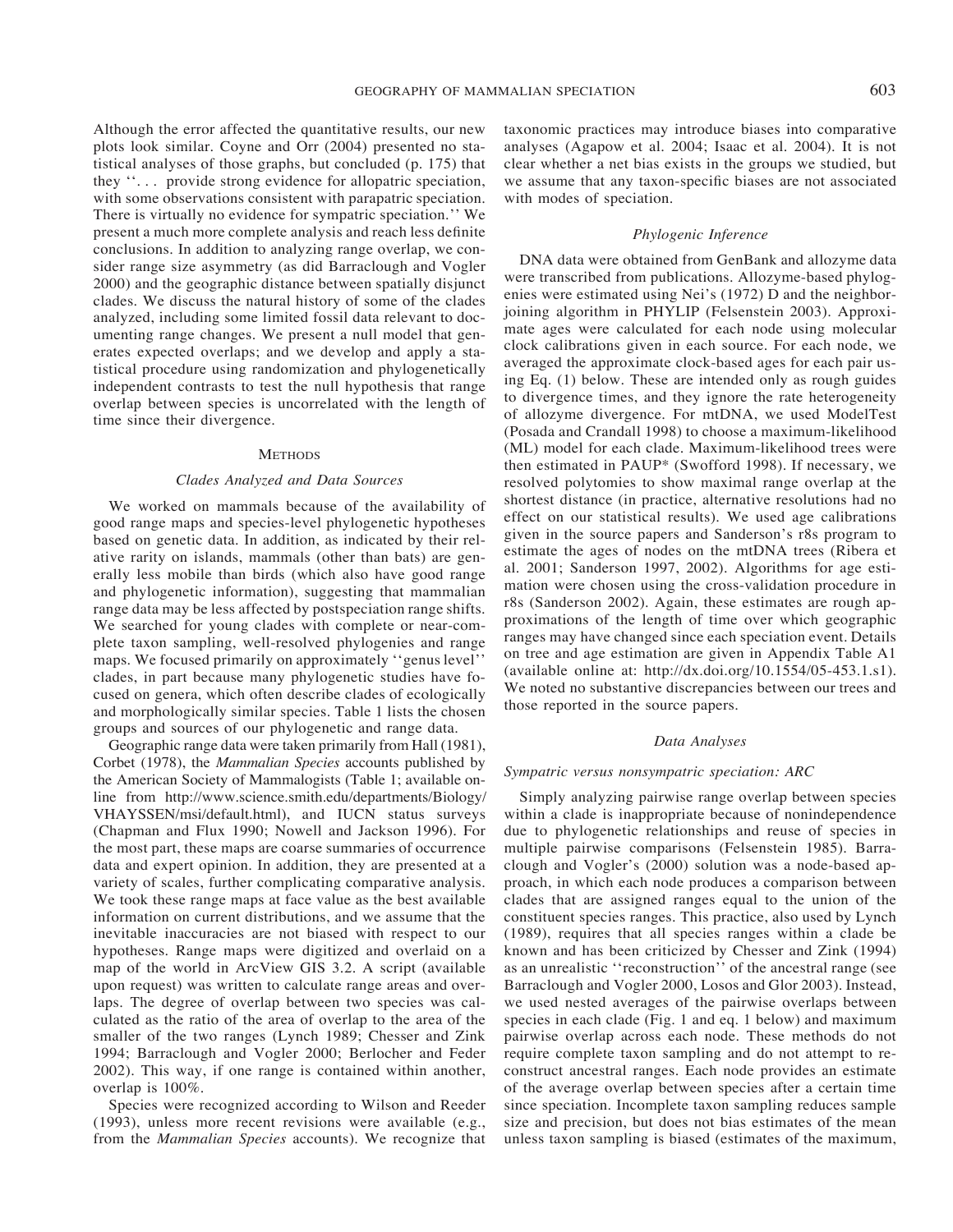| Group                                      | Genetic data                                                  | Species | Distribution                                                                                                                                             |
|--------------------------------------------|---------------------------------------------------------------|---------|----------------------------------------------------------------------------------------------------------------------------------------------------------|
| Chaetodipus (Pocket mice)                  | mtDNA (Alexander and Riddle<br>2005)                          | 14      | North America (Hall 1981; Schmidly et al.<br>1993; MS <sup>a</sup> 384, 418, 297, 517, 419, 320,<br>484, 420, 385)                                       |
|                                            | Allozyme (Patton et al. 1981)                                 | 13      |                                                                                                                                                          |
| Dipodomys (kangaroo rats)                  | mtDNA (Alexander and Riddle<br>2005)                          | 14      | North America (Hall 1981; Schmidly et al.<br>1993; MS 324, 369, 339, 232, 323, 389,<br>326, 381, 353, 354, 51, 311)                                      |
|                                            | Allozyme (Johnson and Selander<br>1971; Hamilton et al. 1987) | 11      |                                                                                                                                                          |
| Felidae (wild cats)                        | mtDNA (Johnson and O'Brien<br>1997)                           | 33      | World wide (Nowell and Jackson 1996; Sun-<br>quist and Sunquist 2002)                                                                                    |
| Gazella & Antelope (gazelles)              | mtDNA (Rebholz and Harley<br>1999)                            | 14      | Africa, Middle East, India (Haltenorth and<br>Diller 1980; MS 491, 490, 518)                                                                             |
| <i>Geomys</i> (plains pocket gophers)      | mtDNA (Jolley et al. 2000)                                    | 10      | North America (Hall 1981; MS 36, 382,<br>383, 170, 86, 35)                                                                                               |
| Mormoopidae (ghost-faced bats)             | mtDNA (Van Den Bussche et al.<br>2002)                        | 8       | Central and South America (Smith 1972; Ei-<br>senberg 1989; Redford and Eisenberg<br>1992; Eisenberg and Redford 1999)                                   |
| <i>Myotis</i> (little brown bats)          | mtDNA (Ruedi and Mayer 2001)                                  | 19      | North America, South America, Eurasia<br>(Hall 1981; Corbet 1978; Eisenberg 1989;<br>Redford and Eisenberg 1992; Eisenberg<br>and Redford 1999)          |
| Ochotona (pikas)                           | $mtDNA$ (Yu et al. 2000)                                      | 21      | Holarctic (Smith et al. 1990)                                                                                                                            |
| Orthogeomys (pocket gophers)               | Allozyme (Hafner 1991)                                        | 7       | North America (Hall 1981)                                                                                                                                |
| Perognathus (pocket mice)                  | mtDNA (Alexander and Riddle<br>$2005$ )                       | 9       | North America (Hall 1981; Schmidly et al.<br>1993)                                                                                                       |
| <i>Peromyscus boylii</i> group (deer mice) | mtDNA (DeWalt et al. 1993; Tie-<br>mann-Boege et al. 2000)    | 17      | North America (Hall 1981; MS 48, 161, 49,<br>596, 161)                                                                                                   |
| Sorex (shrews)                             | mtDNA (Fumagalli et al 1999;<br>Odachi et al. 2001)           | 21      | Holarctic (Hall 1981; Corbet 1978; Odachi<br>et al. 2001; MS 524, 215, 554, 528, 231,<br>296, 337, 27, 155, 143, 2, 131, 212, 131)                       |
|                                            | Allozyme (George 1988)                                        | 26      |                                                                                                                                                          |
| <i>Spermophilus</i> (ground squirrels)     | mtDNA (Herron et al. 2004)                                    | 17      | North America (Hall 1981)—analysis re-<br>stricted to exclusively North American<br>clade $(S2, 3, 4, 5$ of Herron et al. 2002)                          |
| <i>Tamias</i> (chipmunks)                  | mtDNA (Piaggio and Spicer 2000;<br>2001)                      | 23      | North America $+1$ Eurasian species (Hall<br>1981; Corbet 1978; MS 478, 444, 460,<br>452, 466, 469, 468, 443, 472, 476, 437,<br>399, 436, 411, 438, 390) |
|                                            | Allozyme (Levenson et al. 1985)                               | 18      |                                                                                                                                                          |

TABLE 1. Groups included in this study.

<sup>a</sup> MS numbers refer to *Mammalian Species* accounts (most are available online from http://www.science.smith.edu/departments/Biology/VHAYSSEN/ msi/default.html).

however, will tend to be biased downward in poorly sampled groups). The nested-average calculation illustrated in Figure 1 can be expressed compactly as follows. Suppose node *i* separates clades  $C_1$  and  $C_2$ , we quantified the average overlap at node *i* by

$$
\bar{o}_i = \sum_{j \in C_1} \sum_{k \in C_2} \left(\frac{1}{2}\right)^{n_{jk}-1} o_{jk} \tag{1}
$$

where the double sum is over all species in the two clades,  $o_{ik}$  denotes the overlap between species *j* and *k*, and  $n_{ik}$  is the number of nodes separating the two species on the tree. We use this rather than computing overlaps between the union of ranges within sister clades, because it discriminates between patterns of overlap that are indistinguishable in the Barraclough and Vogler (2000) method. For example, consider sister species A and B and a more distant species C. If C overlaps 100% with A and 0% with B, the union method gives an overlap of 100% between C and the clade  $A + B$ , whereas the average overlap is 50%. Our averaging refines the method suggested by Berlocher and Feder (2002; adopted

from Coyne and Orr 1989), which equally weights all pairwise comparisons across a node without taking phylogenetic nesting into account.

We fit linear regression lines to plots of mean and maximum range overlap versus relative node age. Parametric tests of statistical significance are inappropriate because the data are not identically distributed (deeper contrasts, involving averages or maxima, certainly follow different distributions than sister pairs). In addition, the null hypothesis of no relationship between divergence time and overlap does not necessarily correspond to a null hypothesis of slope  $= 0$ . If overlap is rare, deeper nodes are more likely to exhibit overlap by chance because they sample more species and are therefore more likely to pick up rare events or extreme values. We used Monte Carlo simulations to estimate the distribution of slopes and intercepts under the null hypothesis of no phylogenetic signal. This null hypothesis was simulated by randomizing ranges among species in each group (Maddison and Slatkin 1991). Randomization was accomplished by permuting the rows of the overlap matrix and ordering the col-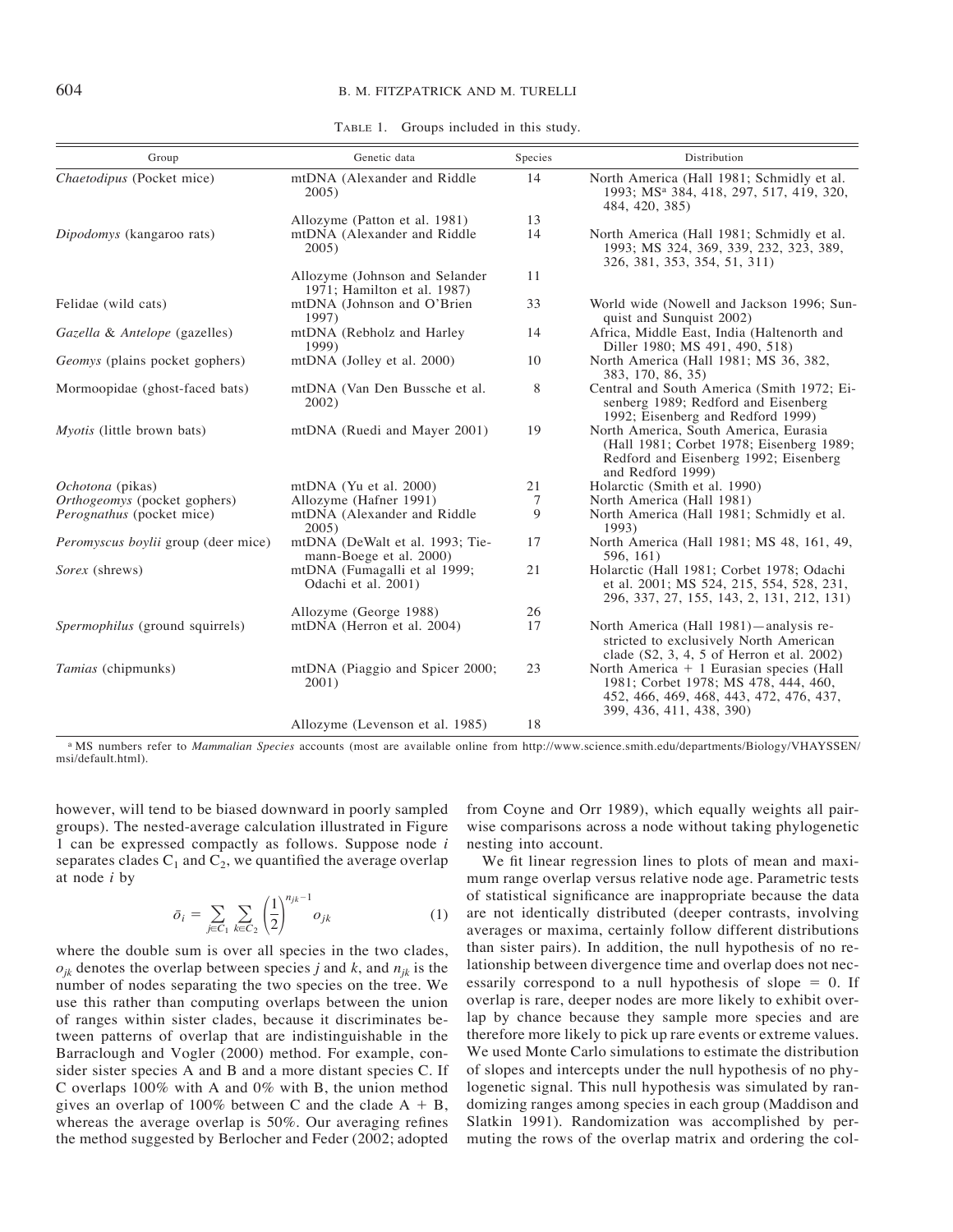

FIG. 1. Age-range correlation (ARC) analysis (Berlocher and Feder 2002). Our independent comparisons are nested averages equivalent to Felsenstein's (1985) independent contrasts (Fitzpatrick 2002), not the simple unweighted averages used by Berlocher and Feder (2002).

umns into the same permutation, as in the Monte Carlo Mantel test (Dietz 1983). We fitted linear regression lines to 10,000 Monte Carlo replicates for each clade. We recorded the fraction, *f*, of randomized datasets with greater intercepts and slopes than the observed data and estimated two-tailed *P*-values as 2  $\times$  minimum(*f*, 1 - *f*). For comparison, we also analyzed our data with Barraclough and Vogler's (2000) methods, using the union of ranges for clade comparisons and performing parametric regressions to determine statistical significance.

If a significant age-range correlation is present, then more recently diverged pairs of clades are likely more informative about the geography of speciation. If the regression intercept is significantly greater than 0.5 and the slope is negative, we would infer that sympatric speciation is the most frequent mode of speciation in the group. If the intercept is significantly less than 0.5 and the slope is positive, we would infer that allopatric speciation is most common. If the intercept is less than 0.5 but the slope is negative, we would consider the result inconclusive (similarly if the intercept is greater than 0.5 and the slope is positive). For inconclusive results (those just mentioned and cases of no significant ARC), we

asked whether the frequency of overlap in the group as a whole is lower or higher than a random expectation as follows.

## *Sympatric versus nonsympatric speciation: observed versus expected overlap*

Lack of phylogenetic signal need not imply that the geography of speciation cannot be recovered. For instance, groups with no range overlap between any species pair show no pattern of increasing overlap with phylogenetic distance, yet strongly support allopatric speciation (Losos and Glor 2003). To quantify the extent of range overlap within a clade, we propose two "Jordan indices," denoted  $J_{ALL}$  and  $J_{CON}$ , which are the proportion of pairwise species comparisons and node contrasts, respectively, that show no overlap. (One could compute an index,  $J_{\text{SIS}}$ , using only sister species, but our analyses and those of Anderson and Evensen (1978), Lynch (1989, fig. 8), and Berlocher (1998, fig. 8.4) suggest that this would not alter our conclusions.)

One possible reason for a lack of phylogenetic signal in range overlap is that overlap is rare, even for distantly related species. In such cases, the question arises, is overlap too rare to be consistent with frequent sympatric speciation? A conservative test is whether overlap is less common than expected if geographic ranges are random with respect to each other. We implemented this by comparing observed values of  $J_{ALL}$  to various null distributions obtained by simulating random placement of ranges of the observed sizes. Specifically, we ask what is the probability that randomly placed ranges show  $J_{ALL}$  values as large or larger than those observed. Because sympatric speciation should systematically promote range overlap between close relatives, high  $J_{\text{ALL}}$ values argue against pervasive sympatric speciation.

The null distribution of  $J_{ALL}$  depends on the range shapes allowed and the size of the potential area for ranges. As demonstrated below, the results are sensitive to whether randomly placed ranges include gaps and less sensitive to range shape. With gaps, the results are extremely sensitive to assumptions about minimal fragment sizes. Expected overlaps also depend strongly on the size of the area assumed to be available for individual ranges. For example, if the null hypothesis is that ranges could be anywhere in North America, expected overlap will be lower than if ranges are restricted to specific biomes. Lacking a model from which to estimate available areas for our species, we used the range of the entire clade (the union of the individual species ranges). Letcher et al. (1994) took a similar approach to test for competitive exclusion. However, their analysis was explicitly limited to habitat types inhabited by both species of a pair.

To explore alternative null distributions, we considered two extremes: fully connected ranges with idealized shapes, either circles or squares, and fragmented ranges, with different minimum fragment sizes. For the ''circle'' model, we assumed that circular ranges were randomly placed within a circle of area equal to that of the union of all ranges analyzed within a clade. We randomly placed circular ranges with areas equal to those of the species analyzed, then calculated  $J<sub>ALL</sub>$ for 10,000 random range placements. We performed analogous simulations using squares for the total available area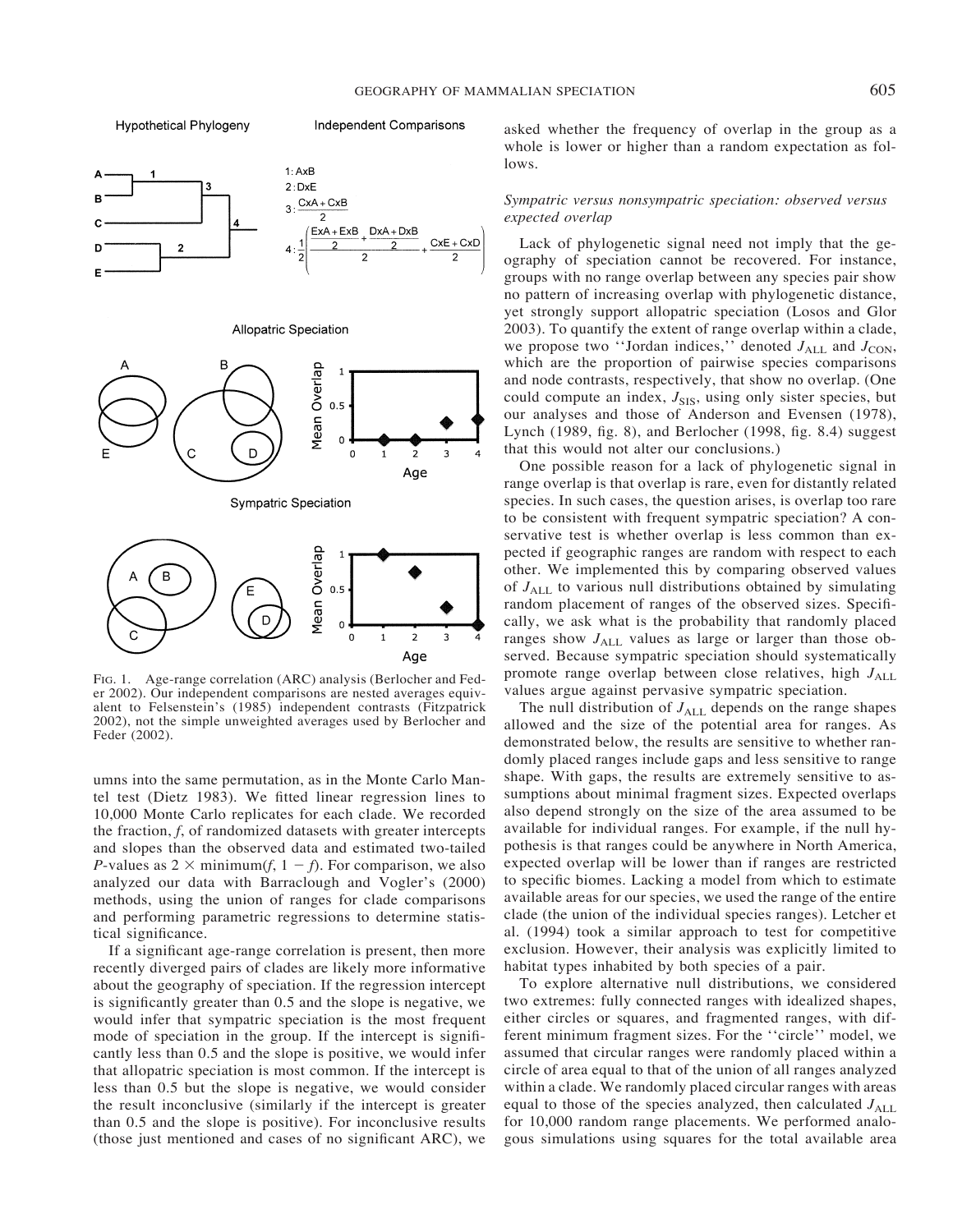and the individual ranges. As an alternative to these compact ranges, we performed some simulations with fragmented ranges. As discussed below, the results depended critically on the minimum range-fragment size allowed. These simulations were performed by setting a minimum fragment size (some fraction of the smallest range size within a clade), treating the entire area as a number of urns of this size, then assigning each species to a random set of these urns, proportional to its range area. Again, 10,000 random placements were simulated and the distribution of  $J_{\text{ALL}}$  tabulated.

#### *Parapatric versus allopatric speciation*

For those groups showing evidence that sympatric speciation is rare, the question remains whether allopatric and parapatric speciation can be distinguished using ARC. Previous authors have shied away from this question (Lynch 1989; Barraclough and Vogler 2000). Lynch (1989) cited the arguments of Wiley (1981) and Cracraft (1982) that it is virtually impossible to differentiate parapatric from allopatric speciation. We agree that abutting ranges are consistent with either parapatric divergence or secondary contact after allopatric speciation. However, if most recently diverged species ranges are separated by geographic gaps, allopatric speciation is more likely than parapatric speciation. Therefore, we also analyzed the minimum straight-line distance between ranges (defined as zero for overlapping ranges). Parapatric speciation will result in very small mean and maximum distances between recently diverged clades. As ranges shift over time, some will come to overlap more (zero distance) and some will become much more distant, resulting in an increase in the mean and maximum. Allopatric speciation is also likely to result in sister species with fairly close ranges (Wallace 1855; Jordan 1908; Cracraft 1982; Lynch 1989), while average and, particularly, maximum distance should increase as ranges shift independently. However, the y-intercept should be near or below zero for parapatric speciation, but may be significantly positive if species arise in geographic areas separated by gaps.

## *Peripheral isolates*

If allopatric speciation is pervasive, the relative sizes of the ranges of sister clades may indicate whether or not speciation often begins with peripheral isolates versus a more symmetrical, ''dumbbell'' model of isolation (Futuyma 1998, fig. 16.1). Highly asymmetrical range sizes have been proposed to indicate peripheral-isolates speciation (Lynch 1989; Barraclough and Vogler 2000). Therefore, we performed ARC on the asymmetry of range sizes for datasets that were credibly consistent with allopatric speciation. Asymmetry was calculated as the area of the larger range divided by the area of the smaller. If most speciation occurs when a small isolated fragment diverges from a widespread ancestral population, then most recently derived sister-species pairs will include one with a very small range and one with a large range; asymmetry between sisters is maximal. As ranges change through time, asymmetries between more distantly related species will take on a wider range of values. Under peripheral-isolates speciation, minimum range size asymmetry should decrease with time while the maximum pairwise

asymmetry is expected to remain high. Therefore, we analyzed mean and minimum range size asymmetry to test for phylogenetic signal consistent with peripheral-isolates speciation.

#### **RESULTS**

## *Sympatric versus Nonsympatric Speciation*

## *Age-range correlation*

We analyzed data for 237 species belonging to 14 clades (Table 1). For four clades, our analysis of slopes indicated that we could reject the null hypothesis of no phylogenetic signal in the degree of overlap between species within clades (*Myotis*, *Ochotona*, *Peromyscus*, and *Tamias*; Table 2). However, no regression slopes remain statistically significant after a Bonferroni correction, and they do not all trend in one direction. In the same four groups, intercepts were significantly different from their null expectations, with three remaining significant after Bonferroni adjustment (Table 2). There is no significant trend for slopes or intercepts to be greater or less than their null expectations. *Peromyscus* (deer mice) support the predictions of allopatric speciation (overlap increases with increasing depth in the tree and the intercepts of the regression lines are lower than expected, and well below 0.5). In *Myotis* (little brown bats), the opposite pattern holds with higher range overlap occurring between closely related species and an intercept above 0.5, features expected under sympatric speciation. For *Tamias* (chipmunks) and *Ochotona* (pikas), the slopes are less positive than expected according to our permutation tests, but their signs depend on whether average or maximum overlaps are considered and the intercepts are below 0.5. These results offer no clear support for any dominant mode of speciation.

Some groups show clear support for nonsympatric speciation despite their lack of phylogenetic signal (Table 2, Figs. 2, 3). The gophers, *Geomys* and *Orthogeomys*, show virtually no overlap at all. This is also true for gopher clades not analyzed here due to unresolved phylogenies (*Cratogeomys* [Demastes et al. 2002], *Thomomys* [Patton and Smith 1981; Smith 1998]). The *Gazella*, *Dipodomys* (mtDNA), and *Spermophilus* data may also be interpreted this way; overlap appears too rare to allow a powerful test of the hypothesis that overlap is less rare deeper in the tree (fig. 3). In contrast, the bats (Mormoopidae and *Myotis*) show what is expected for animals with very high dispersal. Overlap is often very great and appears random with respect to relative node age (Fig. 3).

Limiting our analysis to putative sister species did not result in any statistically significant signal (Appendix Table A2 available online at: http://dx.doi.org/10.1554/05-453.1.s2.). We pooled across clades, creating datasets of 20 sister species with allozyme data and 63 with mtDNA data, and performed simple regression analyses of overlap, distance between ranges, and range size asymmetry versus estimated divergence time. This analysis is weakened by incomplete taxon sampling in some groups, uncertainties in our estimated phylogenies, and significant potential errors in estimates of relative divergence time associated with inconsistent calibrations and rates of molecular divergence across clades.

For comparison, we also used Barraclough and Vogler's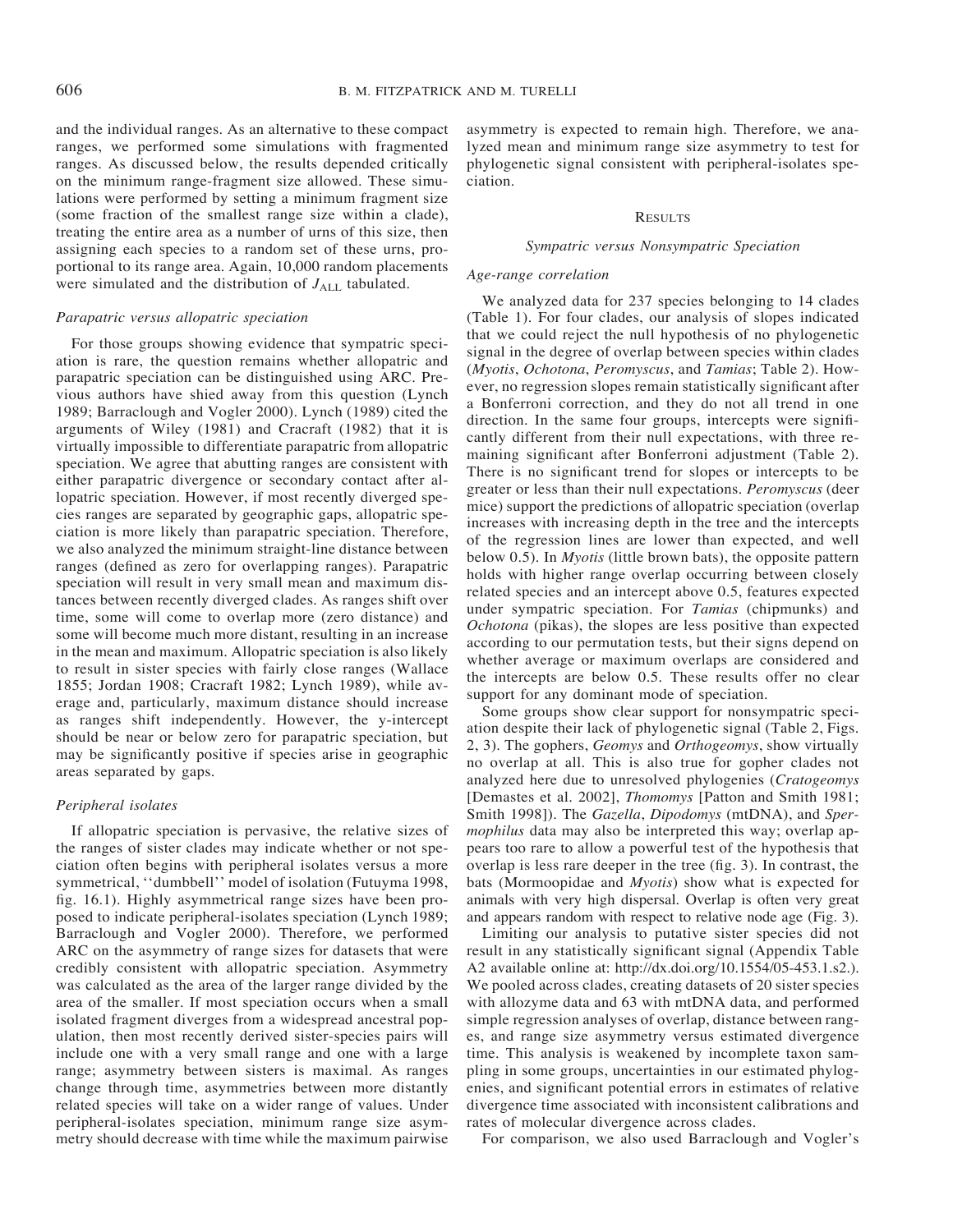TABLE 2. Linear regression analyses of percent overlap vs. estimated node age. Parameters under ''Randomization Tests'' were fitted by least squares with statistical significance determined by Monte Carlo resampling. For each group there are two entries; the top one is the analysis of average overlap, the bottom is of maxima. For comparison, we also present parametric regressions on arcsine-transformed overlaps calculated using the range merging procedure of Lynch (1989) and Barraclough and Vogler (2000). *n* is the number of species in each dataset;  $J<sub>ALL</sub>$  is the fraction of all pairwise comparisons with zero overlap;  $J<sub>CON</sub>$  is the fraction of nodes across which there are no overlapping species; *f*(greater) is the fraction of 10,000 Monte Carlo replicates with greater slopes or intercepts than the observed value.

|               |            |                    |                  | Randomization tests |             |           | Parametric          |             |            |
|---------------|------------|--------------------|------------------|---------------------|-------------|-----------|---------------------|-------------|------------|
|               | $\sqrt{n}$ | $J_{\mathrm{ALL}}$ | $J_{\text{CON}}$ | Intercept           | f(greater)  | Slope     | $f(\text{greater})$ | Intercept   | Slope      |
| Allozyme data |            |                    |                  |                     |             |           |                     |             |            |
| Chaetodipus   | 13         | 0.47               | 0.08             | 0.167               | 0.521       | 0.066     | 0.362               | 0.395       | 0.087      |
|               |            |                    |                  | 0.199               | 0.568       | 0.552     | 0.308               |             |            |
| Dipodomys     | 11         | 0.58               | 0.30             | 0.239               | 0.353       | $-0.128$  | 0.609               | 0.358       | 0.339      |
|               |            |                    |                  | 0.330               | 0.679       | 0.336     | 0.288               |             |            |
| Orthogeomys   | 7          | 0.95               | 0.83             | $-0.002$            | 0.952       | 0.034     | 0.048               | $-0.002***$ | 0.034      |
|               |            |                    |                  | $-0.002$            | 0.480       | 0.034     | 0.520               |             |            |
| Sorex         | 26         | 0.69               | 0.28             | 0.322               | 0.048       | $-0.332$  | 0.893               | 0.351       | 0.435      |
|               |            |                    |                  | 0.294               | 0.097       | 0.704     | 0.853               |             |            |
| Tamias        | 18         | 0.74               | 0.29             | 0.127               | 0.219       | $-0.084$  | 0.784               | 0.252       | $-0.029$   |
|               |            |                    |                  | 0.334               | $0.023*$    | 0.123     | $0.977*$            |             |            |
| mtDNA data    |            |                    |                  |                     |             |           |                     |             |            |
| Chaetodipus   | 14         | 0.49               | 0.23             | 0.161               | 0.486       | 0.001     | 0.462               | 0.017       | 0.060      |
|               |            |                    |                  | 0.096               | 0.752       | 0.040     | 0.325               |             |            |
| Dipodomys     | 14         | 0.67               | 0.38             | $-0.020$            | 0.872       | 0.016     | 0.212               | $-0.540*$   | $0.148***$ |
|               |            |                    |                  | $-0.283$            | 0.954       | 0.102     | 0.063               |             |            |
| Felidae       | 33         | 0.67               | 0.25             | 0.432               | 0.025       | $-0.003$  | 0.963               | 0.403       | 0.002      |
|               |            |                    |                  | 0.231               | 0.029       | 0.005     | 0.973               |             |            |
| Gazella       | 14         | 0.79               | 0.54             | 0.023               | 0.726       | 0.001     | 0.253               | 0.149       | 0.0002     |
|               |            |                    |                  | $-0.036$            | 0.576       | 0.008     | 0.452               |             |            |
| Geomys        | 10         | 0.98               | 0.89             | 0.015               | 0.045       | $-0.0002$ | 0.955               | $0.044***$  | $-0.001$   |
|               |            |                    |                  | 0.031               | 0.045       | $-0.0004$ | 0.955               |             |            |
| Mormoopidae   | 8          | 0.43               | 0.29             | 0.819               | 0.093       | $-0.006$  | 0.905               | 0.983       | $-0.006$   |
|               |            |                    |                  | 0.707               | 0.128       | $-0.001$  | 0.966               |             |            |
| <b>Myotis</b> | 19         | 0.63               | 0.06             | 0.613               | $0.004**$   | $-0.002$  | 0.826               | 0.882       | $-0.003$   |
|               |            |                    |                  | 0.701               | $0.000***$  | $-0.0003$ | $0.996**$           |             |            |
| Ochotona      | 21         | 0.74               | 0.25             | 0.429               | $0.005*$    | $-0.005$  | $0.991*$            | 0.592       | $-0.002$   |
|               |            |                    |                  | 0.426               | $0.002**$   | 0.001     | $0.995*$            |             |            |
| Perognathus   | 9          | 0.53               | 0.13             | 0.303               | 0.103       | $-0.025$  | 0.928               | $-0.082$    | 0.070      |
|               |            |                    |                  | 0.068               | 0.224       | 0.044     | 0.726               |             |            |
| Peromyscus    | 17         | 0.68               | 0.56             | $-0.004$            | 0.955       | 0.002     | 0.117               | $-0.270***$ | $0.016***$ |
|               |            |                    |                  | $-0.145$            | $0.9998***$ | 0.014     | $0.004**$           |             |            |
| Sorex         | 21         | 0.74               | 0.20             | 0.279               | 0.066       | $-0.001$  | 0.716               | 0.206       | 0.008      |
|               |            |                    |                  | 0.191               | 0.187       | 0.011     | 0.225               |             |            |
| Spermophilus  | 17         | 0.78               | 0.31             | 0.035               | 0.488       | 0.001     | 0.392               | $-0.053***$ | $0.004*$   |
|               |            |                    |                  | $-0.250$            | 0.774       | 0.011     | 0.104               |             |            |
| <b>Tamias</b> | 23         | 0.80               | 0.18             | 0.204               | $0.000***$  | $-0.002$  | $0.995*$            | $0.281*$    | 0.0002     |
|               |            |                    |                  | 0.282               | $0.010*$    | 0.002     | $0.993*$            |             |            |

 $* P < 0.05$ ; \*\*  $P < 0.01$  (Bonferroni critical value for five tests); \*\*\*  $P < 0.004$  (Bonferroni critical value for 12 tests).

(2000) methods (union of ranges and parametric regression) to analyze our data (Table 2). As expected, this yields more positive slopes than our method, but only the *Dipodomys* (mtDNA) and *Peromyscus* data show ''significant'' slopes after Bonferroni adjustment.

## *Discrepancies between mtDNA and allozymes*

Three of the four clades for which we had both mtDNA and allozyme data show striking discrepancies between the two analyses. For pocket mice (*Chaetodipus*) and chipmunks (*Tamias*), the mtDNA data indicate some recently diverged pairs with significant range overlap, suggesting sympatric or parapatric speciation. However, when the phylogenies are estimated with allozymes, the putative sister species with overlapping ranges appear rather distantly related. For kangaroo rats (*Dipodomys*), the pattern is the reverse; allozymes reveal great overlap for one apparently recently diverged pair which appear more distantly related from mtDNA.

Disagreement between mtDNA and allozymes may indicate introgression of mtDNA (cf. Rieseberg and Wendel 1993; Shaw 2002), or imperfect relationships between phylogenetic topologies and allozyme distances. Allozyme-based trees generally deviated significantly from a molecular clock, but this does not necessarily invalidate their estimated topologies.

## *Observed versus expected overlap*

The Jordan indices,  $J_{ALL}$  and  $J_{CON}$  (Table 2), are the proportion of pairwise species comparisons and node contrasts, respectively, that show no overlap. Pairwise overlap is generally rare (high  $J_{ALL}$ ), but across most nodes in most trees there is at least some overlap (low  $J_{\text{CON}}$ ), because a few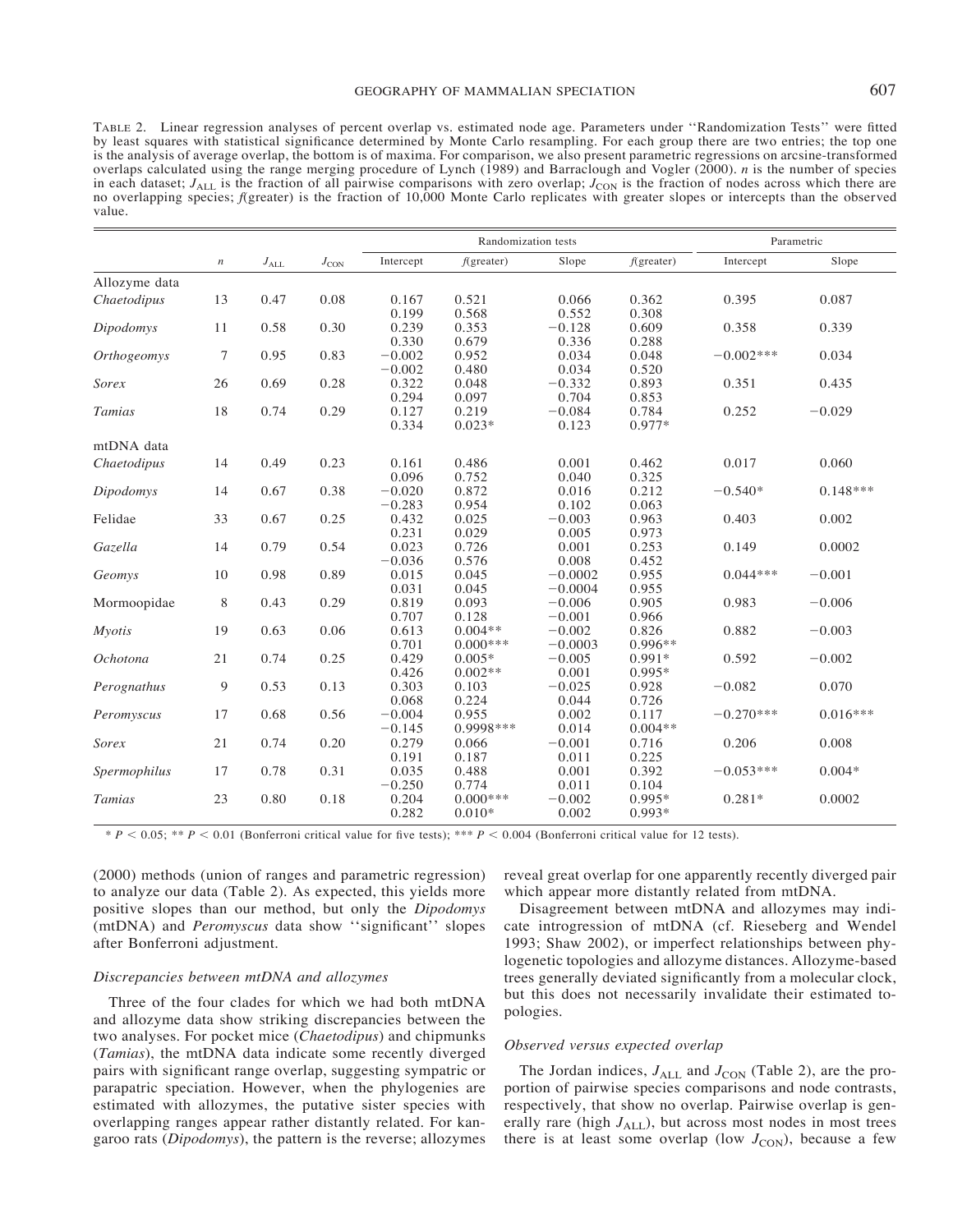

FIG. 2. Allozyme data: average (black circles) and maximum (grey circles) range overlap versus genetic distance across nodes in each group's phylogeny. Approximate time is given along the top of each panel.

broadly distributed species in each clade overlap with several more-restricted species. Thus, overlap between closely related mammal species may generally be too rare to allow meaningful analyses of the relationship between overlap and phylogenetic relationships. A more important question, however, is whether overlap is too rare to be consistent with a high frequency of sympatric speciation.

The analyses of our null models for *J*<sub>ALL</sub> produced both expected and counterintuitive results. Table 3 summarizes the outcomes for our models of continuous circular and square ranges. As expected, the gophers show significantly more allopatry than expected by chance. In contrast, *Peromyscus*, which showed a strong ARC signal, did not produce a significantly large  $J_{ALL}$ , and the allozyme analysis of *Tamias*, which showed a significant ARC when extrema were analyzed, showed a significantly low level of allopatry. This reflects the fact that most chipmunks are found in the mountains of western North America, whereas a few species are widely distributed in eastern North America and one in Siberia. Thus, the shared available area is very large. Two clades, *Spermophilus* and *Gazella*, which showed no significant ARC, showed a significantly high values of  $J<sub>ALL</sub>$ , supporting the interpretation that the lack of ARC significance reflects relatively little range overlap for any level of divergence and hence a lack of statistical power. For *Gazella* and *Spermophilus*, as for the more extreme case of the gophers *Orthogeomys* and *Geomys*, our null model of random ranges provides statistical support for allopatric speciation, even though the ARC analyses do not. Most unexpected were the significantly high values of  $J_{ALL}$  for clades that showed clearly ambiguous ARC results, *Felidae*, *Myotis*, and *Sorex* (mtDNA). These clades, like *Tamias*, are spread over multiple continents, so the significantly high allopatry values reflect the geographic isolation of subclades. For such old and widely distributed clades, the null model of random placement is inappropriate.

We also compared the observed  $J_{ALL}$  values to null distributions obtained with extremely fragmented ranges. When the size of the smallest range within the clade was used as the minimum fragment size, the observed  $J_{ALL}$  values for every set of data except for *Chaetodipus* (both allozymes and mtDNA) were significantly larger, with  $P < 10^{-3}$ , than the values expected from the null distribution. However, when the minimum fragment size was set to one-tenth of the smallest range, the observed  $J_{ALL}$  values for *all* groups, including *Chaetodipus*, were deemed significantly large with  $P < 10^{-3}$ . Given this sensitivity, we assign no biological significance to these results. A problem with the extreme model of fragmentation used is that it assumes no spatial autocorrelation among the fragments. Hence, the smaller the fragments, the more likely they are to be broadly dispersed making random overlaps more likely. In contrast to such dispersion, most of the ranges we analyzed were continuous, so the more fragmented null models (that are easily rejected) are not biologically appropriate.

#### *Parapatric versus Peripatric versus Allopatric Speciation*

For groups showing evidence that sympatric speciation is rare (*Geomys*, *Orthogeomys*, *Peromyscus*, *Gazella*, and *Sper-*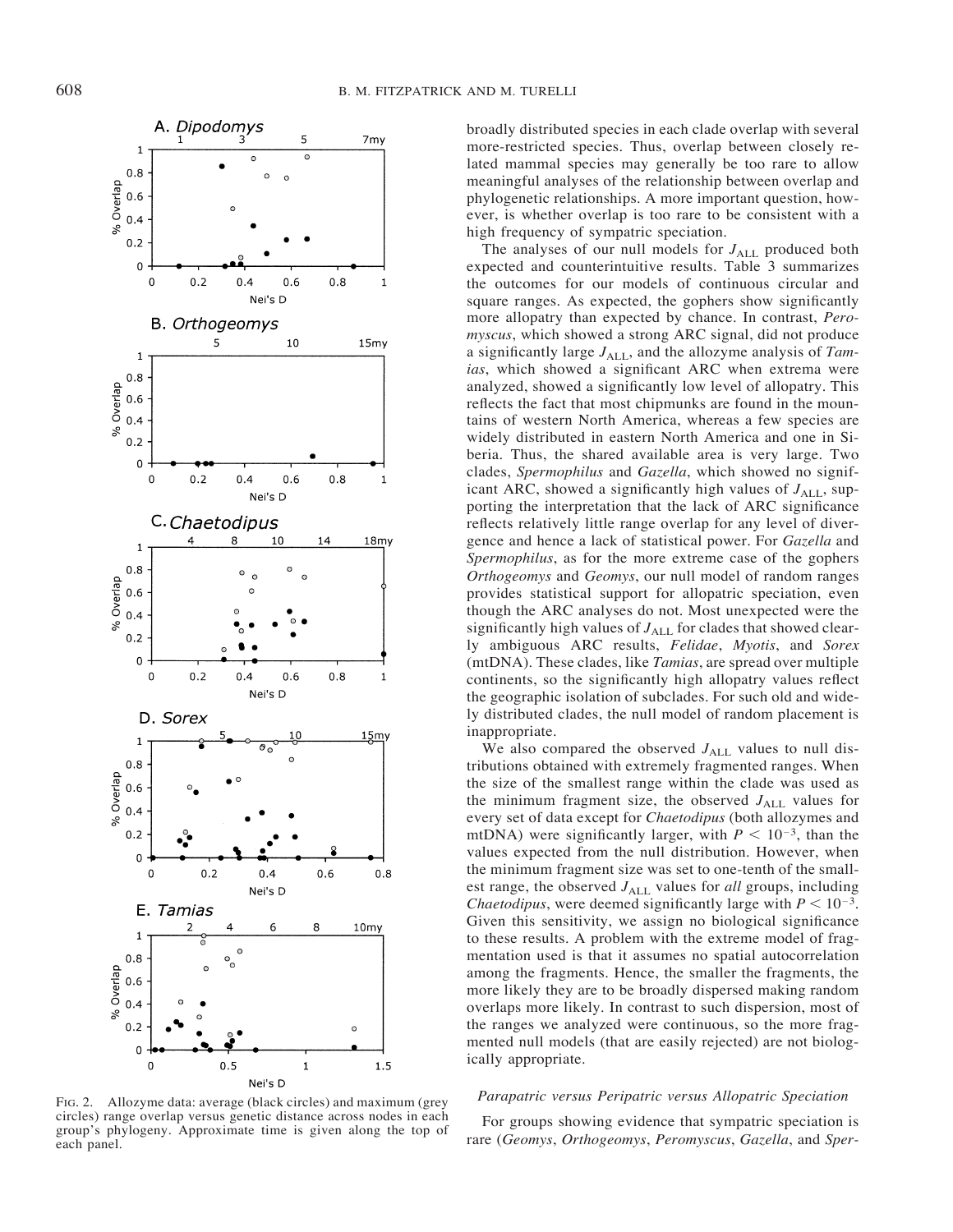GEOGRAPHY OF MAMMALIAN SPECIATION 609



FIG. 3. Mitochondrial DNA data: average (black circles) and maximum (grey circles) range overlap versus approximate age for each node in each group's phylogeny.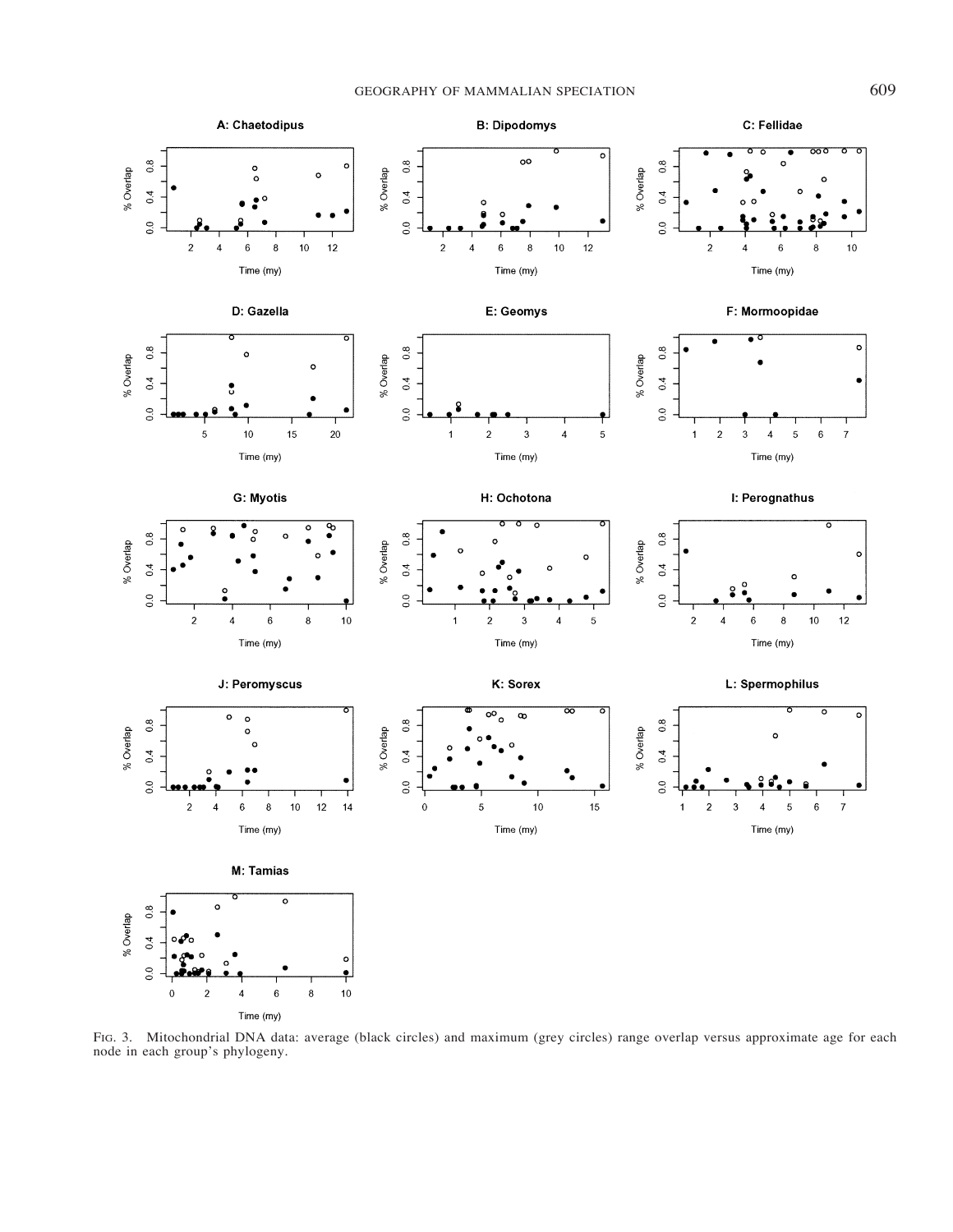TABLE 3. Observed values of  $J<sub>ALL</sub>$ , the fraction of pairs of species in the clade that show no range overlap, compared to two null models: square versus circular ranges. The probabilities are the observed fraction of 10,000 simulations that gave values of  $J_{ALL}$ as large or larger than observed.

| Taxon (no. of species) | $J_{\mathrm{ALL}}$ | $P$ (circle) | $P$ (square) |
|------------------------|--------------------|--------------|--------------|
| Allozymes              |                    |              |              |
| Chaetodipus(13)        | 0.47               | 0.96         | 0.97         |
| Dipodomys(11)          | 0.58               | 0.73         | 0.77         |
| Orthogeomys (7)        | 0.95               | 0.000        | 0.000        |
| Sorex $(26)$           | 0.69               | 0.28         | 0.33         |
| Tamias (18)            | 0.74               | 0.998        | 0.999        |
| mtDNA                  |                    |              |              |
| Chaetodipus (14)       | 0.49               | 0.901        | 0.924        |
| Dipodomys (14)         | 0.64               | 0.26         | 0.24         |
| Felidae (33)           | 0.67               | 0.000        | 0.000        |
| Gazella (14)           | 0.79               | 0.001        | 0.002        |
| Geomys (10)            | 0.98               | 0.000        | 0.000        |
| Mormoopidae (8)        | 0.43               | 0.21         | 0.22         |
| Mvotis(19)             | 0.63               | 0.000        | 0.000        |
| Ochotona (21)          | 0.74               | 0.79         | 0.84         |
| <i>Perognathus</i> (9) | 0.53               | 0.054        | 0.073        |
| Peromyscus (17)        | 0.68               | 0.08         | 0.12         |
| Sorex $(21)$           | 0.74               | 0.000        | 0.000        |
| Spermophilus (17)      | 0.78               | 0.03         | 0.03         |
| Tamias (23)            | 0.80               | 0.999        | 0.999        |

*mophilus*), we analyzed distances between ranges to assess the likelihood of parapatric versus truly allopatric speciation. Although no significant statistical trends were detected (Appendix Table A3 available online at: http://dx.doi.org/ 10.1554/05-453.1.s3), inspection of the data shows a majority of nodes with substantial mean and maximum geographic gaps between species (Fig. 4). This result favors allopatric over parapatric speciation.

For these same groups, we find no evidence that range size asymmetry is maximal between closely related species (Fig. 5). No ARC analyses showed statistically significant trends in mean or minimum asymmetry (Appendix Table A3 available online). Although minima were lower for deeper nodes, the trend was simply consistent with ranges randomized with respect to phylogenetic relationships. Therefore, there is no evidence that peripheral isolates speciation is common in these groups.

#### **DISCUSSION**

We found no consistent signal of the geography of speciation. This is surprising given widespread agreement that allopatric speciation is probably the norm in mammals (e.g., Patton and da Silva 1998; Alexander and Riddle 2005; but see Mattern and McLennan 2000). Our failure to detect consistent phylogenetic signal in geographic range overlap suggests that ARC analyses have limited power for many mammals. ARC analyses can be expected to give definitive results only when speciation within a group has been primarily sympatric or allopatric, and when range changes have not erased the evidence. Inconclusive ARC can be expected when diversification involves a mixture of sympatric and nonsympatric speciation, or when range changes have obscured the geography of speciation. Incorrectly inferred phylogenies are another possible source of confusion, especially when intro-

A. Gazella



FIG. 4. Average (black circles) and maximum (grey circles) distance between species ranges versus estimated divergence time for each node in the five groups inferred to have high frequencies of nonsympatric speciation. Distance was defined as zero for overlapping ranges.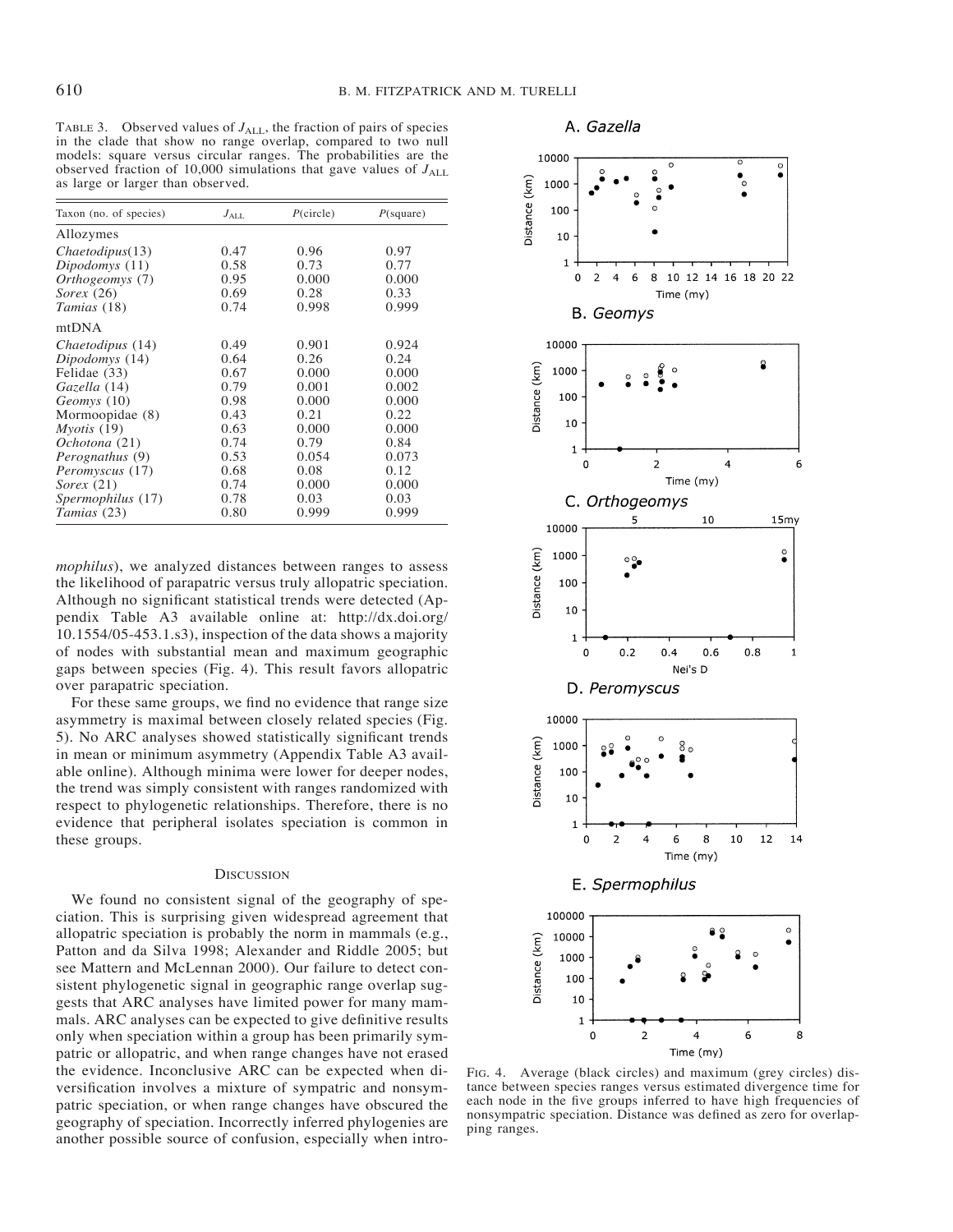



gression between distantly related forms makes them appear to be sister species.

Contrary to the nonquantitative statements of early advocates of allopatric speciation, we see ''nontrivial'' overlap  $(>10\%$ , after Lynch 1989) in 33–45% of putative sister pairs, and 51–54% of second-level nodes (Fig. 6). These results agree with the qualitative results of Anderson and Evensen (1978) and the quantitative results of Lynch (1989, fig. 8) and Berlocher (1998) who found 46.7% of sister pairs had  $>10\%$  range overlap when considering groups not expected a priori to have a high incidence of sympatric speciation (i.e., excluding polyploid plants and host-specific phytophagous insects). Further, we found that 14–23% of sister pairs had very high overlap ( $>50\%$ ), similar to Berlocher's (1998) estimate of 18% of species pairs (see his fig. 8.4).

Speciation clearly seems to be allopatric in gophers (*Cratogeomys*, *Geomys*, *Orthogeomys*, and *Thomomys*), where there is essentially no range overlap for any species pair. Also, there is very little range overlap between young pairs in deer mice (*Peromyscus*), ground squirrels (*Spermophilus*), and gazelles (*Gazella*), and overlap tends to increase with divergence time. However, only in *Peromyscus* is there a significant ''phylogenetic signal'' of increasing overlap with node age. The remaining groups may be classified as showing inconclusive results. Among these, *Myotis*, *Sorex*, and Felidae are widely distributed across multiple continents. Berlocher (1998) pointed out that clades distributed across multiple continents are not good subjects for ARC studies because ranges in such groups cannot change independently over time. The two groups of bats both show tremendous variation in overlap throughout their phylogenies, including high sympatry at young nodes. This pattern is consistent with the rapid range shifts expected from flying animals (see Lynch 1989; Chesser and Zink 1994; Coyne and Price 2000; Losos and Glor 2003). It is probably uninformative with respect to the geography of speciation events that occurred earlier than the most recent glacial cycle, which almost surely postdates all speciation in these groups. The remaining groups (*Chaetodipus*, *Perognathus*, *Tamias*, *Dipodomys*, *Ochotona*) are small, nonflying, and largely restricted to single, continuous continental areas (the few exceptions in *Tamias* and *Ochotona* do not affect our results). They all occupy geographic ranges that were dramatically impacted by Quaternary ice ages, and most have probably undergone repeated, substantial range shifts more recently than any speciation event. However, the same can be said for gophers, ground squirrels, and deer mice. It has been suggested that ARC may be more informative in continental settings where geographic ranges have been more constant, such as tropical Africa and South America (cf. Lessa et al. 2003).

## *Range Shifts*

FIG. 5. Mean (black circles) and minimum (grey circles) range size asymmetry versus estimated divergence time for each node in the five groups inferred to have high frequencies of nonsympatric speciation.

The likelihood of substantial range changes over the last several million years dictates caution in inferring the geography of speciation from present distributions (Losos and Glor 2003). The lack of age-range correlation in our data may be explained by extensive spatial shifts in geographic ranges after speciation (Barraclough and Vogler 2000). Alternatively, no age-range correlation is expected if mammals have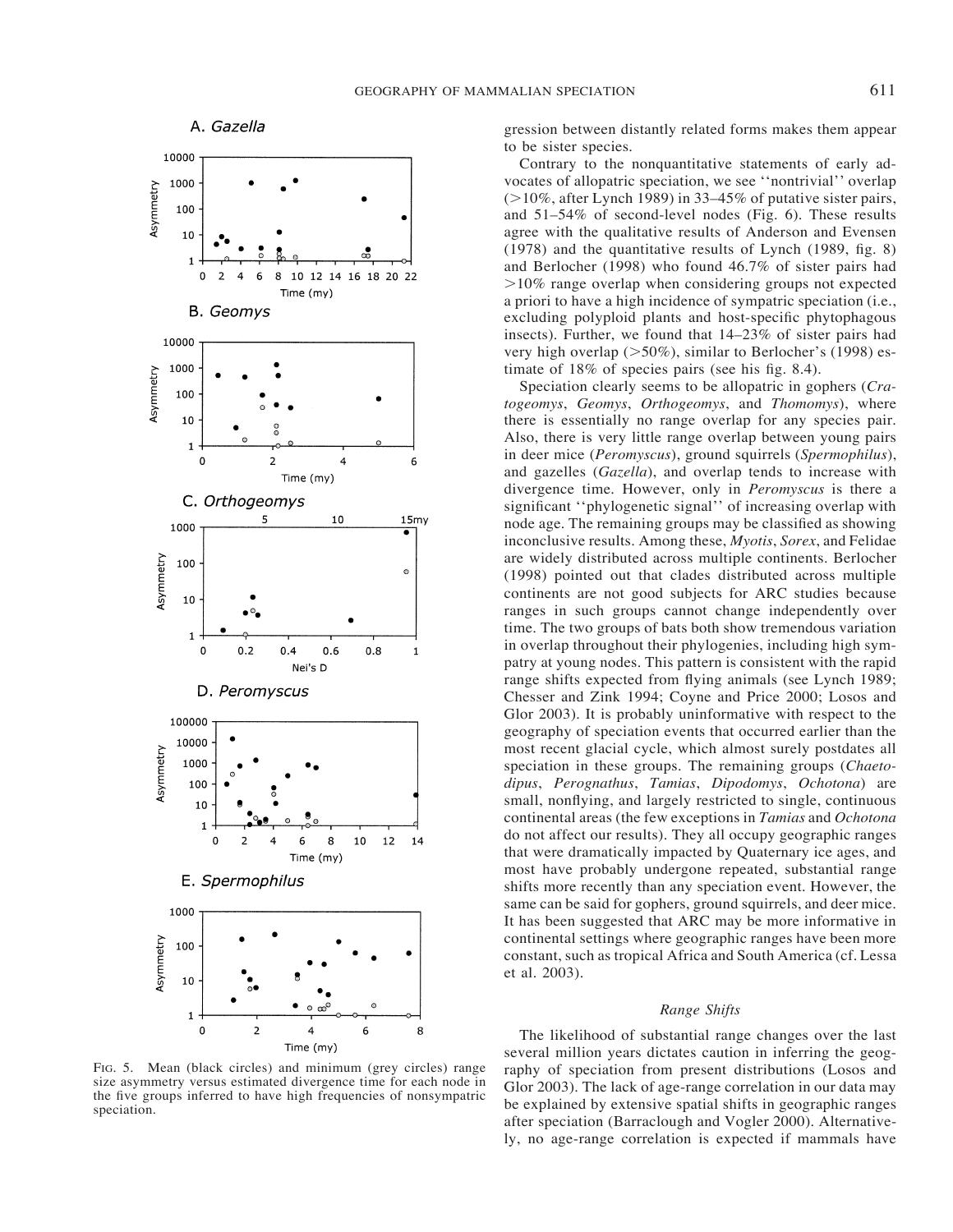

FIG. 6. Frequency distribution of overlaps between sister species (first-level nodes) and second level nodes (i.e., those immediately interior to sister-species nodes [Lynch 1989]) allozyme data (A and B) and mtDNA data (C and D)

diversified by a mixture of sympatric and nonsympatric speciation.

Geographic ranges of extant species have clearly changed over the last 100,000 years (Burton 1995; FAUNMAP Working Group 1996; Bennett 1997, Lyons 2003). According to our crude estimates of divergence times (Figs. 2 and 3) and other analyses (Klicka and Zink 1997; Avise et al. 1998), most mammalian speciation predates this time period. Therefore, extant ranges are most informative with respect to the past if different species ranges shift so that spatial relationships are conserved even as their positions change. That is, if we can discard the assumption that ranges shift independently after speciation. If all species track specific environments that simply shift north-south in response to global climate change, then whole communities should respond en masse (Clements 1936), with sympatric (allopatric) species remaining sympatric (allopatric). This simplistic idea has been justly criticized because many important components of habitat, such as topography or soil characteristics, do not change with climate (Bennett 1997). If species respond more individualistically, climate change will scramble climatic, physiographic, and edaphic variation and produce novel ecological communities (Gleason 1926). The importance of individualistic versus community-wide concordant responses to climate change is debated and data are scarce. Some authors have made much of a few examples of species that are now allopatric but co-occur in Pleistocene fossil beds; these

have been used to argue that ecological communities do not remain constant through climate changes (reviewed in Bennett 1997). However, these examples involve species that are ecologically quite different (e.g., wood turtle  $+$  southern toad; smokey shrew  $+$  thirteen-lined ground squirrel  $+$  collared lemming) and do not include sister species or even congeners. In a more rigorous, quantitative assessment of mammalian range changes in the Pleistocene, Lyons (2003) found that range shifts were actually quite similar overall, implying that the strict individualistic hypothesis is inadequate to explain Quaternary mammalian distributions. Alroy (1999) found that fewer than 3.5% of mammal species pairs known to co-occur in the Pleistocene no longer co-occur at the level of the biomes described by Brown and Nicoletto (1991). This implies that contemporary range overlap does tend to reflect overlap in the geologically recent past.

We inspected the FAUNMAP database of Pleistocene North American mammal fossils for records of species included in our analysis (FAUNMAP Working Group 1996). If many species pairs that are allopatric today co-occurred in the fossil record, we would have to reconsider the premise that lack of contemporary range overlap between closely related species implies nonsympatric speciation. This is a oneway test; lack of evidence of fossil co-occurrence cannot be taken as evidence that a pair of species did not co-occur (gaps in the fossil record would presumably create many false negatives). However, positive evidence of co-occurrence in the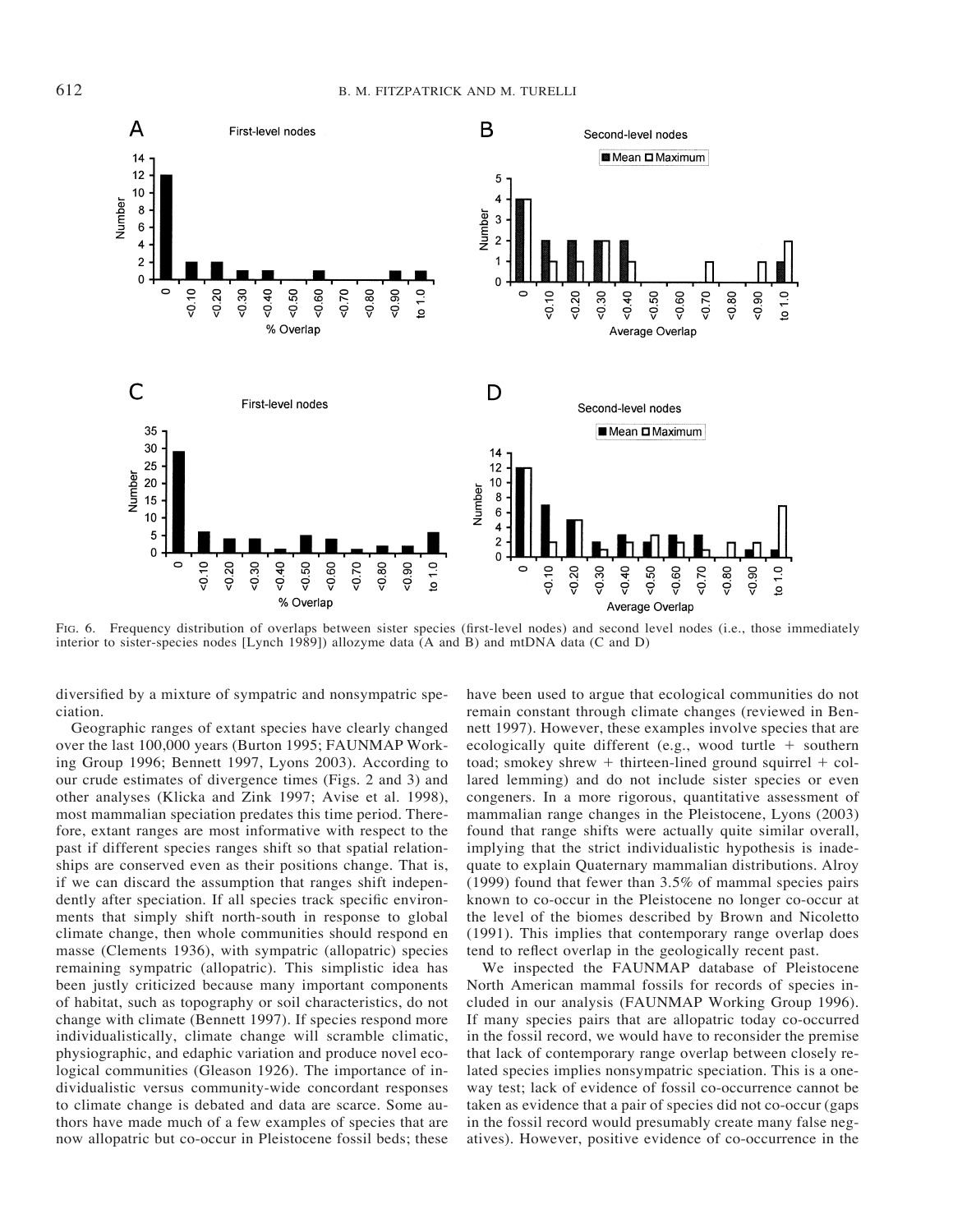past can be used to predict co-occurrence in the present. We found 62 fossil co-occurrences of congeneric species pairs for which we have data (one *Chaetodipus*, four *Tamias*, four *Dipodomys*, three *Myotis*, one *Perognathus*, five *Peromyscus*, 23 *Sorex*, and 21 *Spermophilus*). Of these, 60 (97%) also show range overlap today. The two pairs that no longer co-occur both involve *Spermophilus tridecemlineatus* at a single fossil deposit at Wilson Butte Cave 9950 to 14,500 years ago (during the retreat of the Wisconsin glaciation). The eastern limit of *S. tridecemlineatus*' contemporary range is 270 km away  $(\sim)10\%$  of its current east-west extent). The other two species (*S. beldingi* and *S. townsendii*) still overlap in the area of the deposit. This admittedly limited analysis is entirely consistent with that of Alroy (1999) and suggests that presently allopatric species were not commonly sympatric in the past. That is, the relative position of contemporary geographic ranges may provide some information about the geographic mode of speciation even though ranges have moved.

These data bolster our confidence in inferring allopatric speciation for the few clades whose contemporary ranges seem to clearly indicate predominantly allopatric divergence (e.g., gophers, *Peromyscus*, *Gazella*, and *Spermophilus*). Further, if allopatry and sympatry tend to be conserved even as ranges shift in space, then groups with histories of frequent sympatric speciation ought to show high levels of sympatry, even after considerable time has passed since speciation. Overlap is rarely greater than 50% in the datasets we examined (Figs. 2 and 3). In all five of the allozyme datasets, the regression intercepts for average and maximum overlap are below 34% and 11 of the 13 mtDNA datasets had intercepts lower than 50% (Table 2). The exceptions are the two bat groups. Taken together, the data seem less consistent with frequent sympatric speciation than frequent allopatric speciation. However, for most groups, we could not reject the null hypothesis that current species ranges are independent subdivisions of the clade range (Table 3).

#### *Conclusions*

Allopatric speciation is clearly pervasive in a few groups of mammals. Although we find no evidence favoring frequent sympatric speciation, the majority of datasets are simply inconclusive. Age-range correlation analyses revealed no consistent relationship between geographic range overlap and estimated divergence times. This may be interpreted as showing that range shifts over geological time have obliterated most information about the geography of speciation, or that the geography of speciation in mammals has truly been mixed. Our results, like those of Anderson and Evensen (1978), Lynch (1989), Barraclough et al. (1998), Berlocher (1998), and Barraclough and Vogler (2000), are strikingly at odds with the assertions of the early 20th century naturalists, typified by Jordan (1905), who claimed that range data clearly demonstrated the pervasiveness of allopatric speciation. Unfortunately, ARC analyses do not provide the ''magic bullet'' that will clarify the frequencies of alternative modes of speciation across many clades.

#### **ACKNOWLEDGMENTS**

We thank T. G. Barraclough, D. I. Bolnick, J. A. Coyne, J. H. Gillespie, J. M. Good, R. E. Glor, R. G. Harrison, J.

Mallet, E. Mayr, C. S. McBride, C. Moritz, L. C. Moyle, M. W. Nachman, H. A. Orr, J. L. Patton, W. Provine, M. J. Sanderson, A. T. Smith, G. S. Spicer, A. P. Vogler, D. Warren, and three anonymous reviewers for useful discussions and comments on earlier drafts. We thank J. H. Gillespie, J. H. Johnson, A. D. Kern, S. A. Langley, M. M. McMahon, M. S. Renquist, and D. Warren for programming help. MT thanks A. A. Hoffmann, CESAR, and the University of Melbourne for hospitality and acknowledges support from National Science Foundation grant DEB-0089716.

#### LITERATURE CITED

- Agapow, P.-M., O. R. P. Bininda-Edmonds, K. A. Crandall, J. L. Gittleman, G. M. Mace, J. C. Marshall, and A. Purvis. 2004. The impact of species concept on biodiversity studies. Q. Rev. Biol. 79:161–179.
- Alexander, L. F., and B. R. Riddle. 2005. Phylogenetics of the New World rodent family Heteromyidae. J. Mammal. 86:366–379.
- Allen, J. A. 1907. Mutations and the geographic distribution of nearly related species in plants and animals. Am. Nat. 41: 653–655.
- Alroy, J. 1999. Putting North America's end-Pleistocene megafaunal extinction in context: large-scale analyses of spatial patterns, extinction rates, and size distributions. Pp. 105–143 *in* R. D. E. MacPhee, ed. Extinctions in near time. Kluwer, New York.
- Anderson, S., and M. K. Evensen. 1978. Randomness in allopatric speciation. Syst. Zool. 27:421–430.
- Avise, J. C., D. Walker, and G. C. Johns. 1998. Speciation durations and Pleistocene effects on vertebrate phylogeography. Proc. R. Soc. B 265:1707–1712.
- Barraclough, T. G., and S. Nee. 2001. Phylogenetics and speciation. Trends Ecol. Evol. 16:391–399.
- Barraclough, T. G., and A. P. Vogler. 2000. Detecting the geographical pattern of speciation from species-level phylogenies. Am. Nat. 155:419–434.
- Barraclough, T. G., A. P. Vogler, and P. H. Harvey. 1998. Revealing the factors that promote speciation. Philos. Trans. R. Soc. B 353: 241–249.
- Bennett, K. D. 1997. Evolution and ecology: the pace of life. Cambridge Univ. Press, Cambridge, U.K.
- Berlocher, S. H. 1998. Can sympatric speciation via host or habitat shift be proven from phylogenetic and biogeographic evidence? Pp. 99–113 *in* D. J. Howard and S. H. Berlocher, eds. Endless forms: species and speciation. Oxford Univ. Press, New York.
- Berlocher, S. H., and J. L. Feder. 2002. Sympatric speciation in phytophagous insects: moving beyond controversy? Annu. Rev. Entomol. 47:773–815.
- Bolnick, D. I. 2004. Waiting for sympatric speciation. Evolution 58:895–899.
- Brown, J. H., and P. F. Nicoletto. 1991. Spatial scaling of species composition: body masses of North American land mammals. Am. Nat. 138:1478–1512.
- Browne, J. 1980. Darwin's botanical arithmetic and the principle of divergence. J. Hist. Biol. 13:53–89.
- Burton, J. F. 1995. Birds and climate change. Christopher Helm, London.
- Chapman, J. A., and J. E. C. Flux. 1990. Rabbits, hares, and pikas, Status Survey and Conservation Action Plan. IUCN, Gland, Switzerland.
- Chesser, R. T., and R. M. Zink. 1994. Modes of speciation in birds: a test of Lynch's method. Evolution 48:490–497.
- Clements, F. E. 1936. Nature and structure of the climax. J. Ecol. 24:252–284.
- Corbet, G. B. 1978. The mammals of the Palaearctic region: a taxonomic review. Cornell Univ. Press, Ithaca, NY.
- Coyne, J. A., and H. A. Orr. 1989. Patterns of speciation in *Drosophila*. Evolution 43:362–381.
- ———. 2004. Speciation. Sinauer Associates, Sunderland, MA.
- Coyne, J. A., and T. D. Price. 2000. Little evidence for sympatric speciation in island birds. Evolution 54:2166–2171.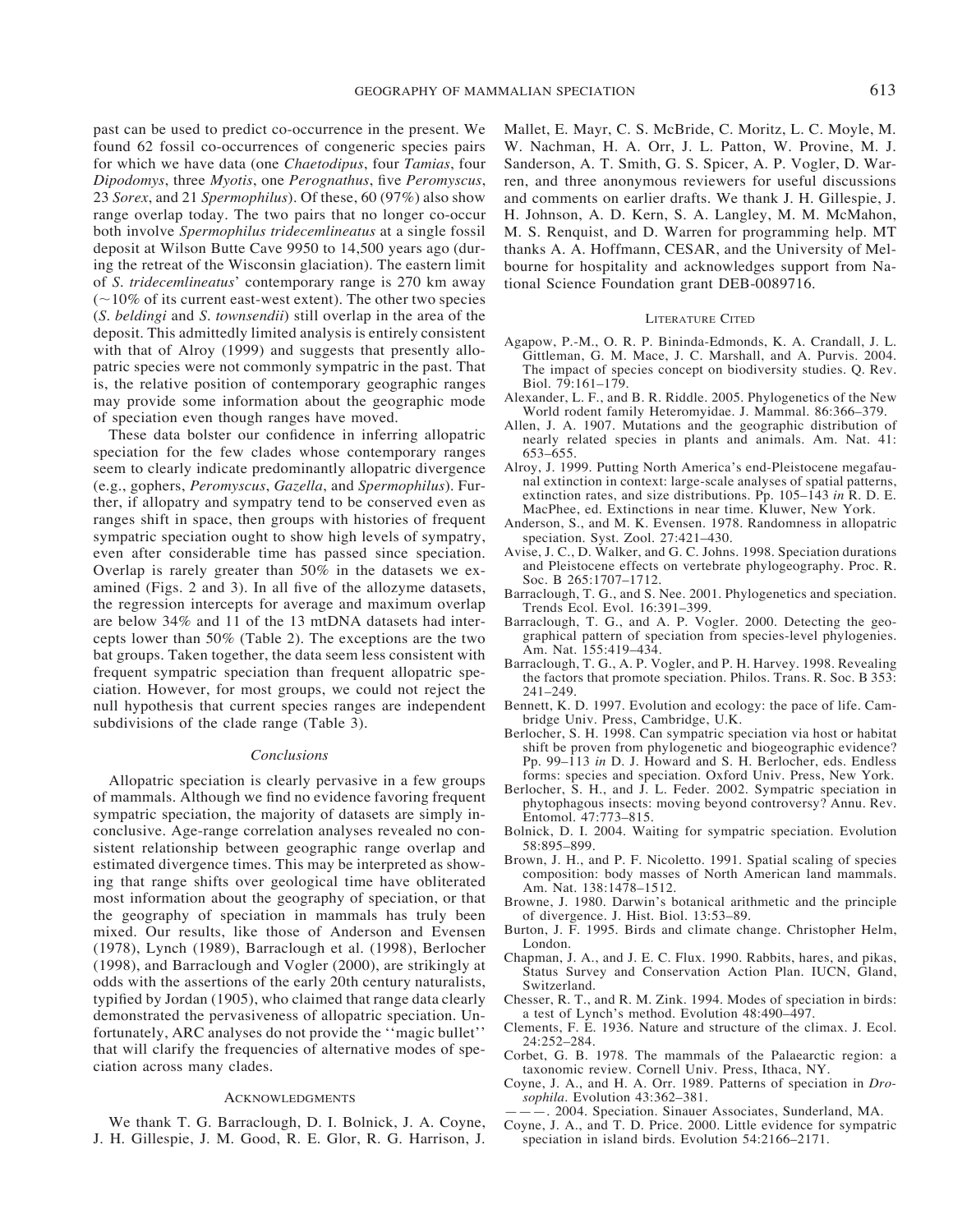- Cracraft, J. 1982. Geographic differentiation, cladistics, and vicariance biogeography: Reconstructing the tempo and mode of evolution. Am. Zool. 22:411–424.
- Darwin, C. 1859. The origin of species by means of natural selection, or the preservation of favoured races in the struggle for life. John Murray, London.
- Darwin, F. 1909. The foundations of *The Origin of Species*: two essays written in 1842 and 1844 by Charles Darwin. Cambridge Univ. Press, Cambridge, U.K.
- Demastes, J. W., T. A. Spradling, M. S. Hafner, D. J. Hafner, and D. L. Reed. 2002. Systematics and phylogeography of pocket gophers in the genera *Cratogeomys* and *Pappageomys*. Mol. Phylogenet. Evol. 22:144–154.
- DeWalt, T. S., E. G. Zimmerman, and J. V. Planz. 1993. Mitochondrial-DNA phylogeny of species of the *boylii* and *truei* groups of *Peromyscus*. J. Mammal. 74:352–362.
- Dietz, E. J. 1983. Permutation tests for association between distance matrices. Syst. Zool. 32:21–26.
- Drés, M., and J. Mallet. 2002. Host races in plant-feeding insects and their importance in sympatric speciation. Philos. Trans. R. Soc. B 357:471–492.
- Edwards, S. V., S. B. Kingan, J. D. Calkins, C. N. Balakrishnan, W. B. Jennings, W. J. Swanson, and M. D. Sorenson. 2005. Speciation in birds: Genes, geography, and sexual selection. Proc. Natl. Acad. Sci. USA 102:6550–6557.
- Eisenberg, J. F. 1989. Mammals of the Neotropics. Vol. 1. The northern Neotropics: Panama, Columbia, Venezuela, Guyana, Surinam, French Guiana. Univ. Chicago Press, Chicago, IL.
- Eisenberg, J. F., and K. H. Redford. 1999. Mammals of the Neotropics. Vol. 3. The central Neotropics: Ecuador, Peru, Bolivia, Brazil. Univ. of Chicago Press, Chicago, IL.
- FAUNMAP Working Group. 1996. Spatial response of mammals to late Quaternary environmental fluctuations. Science 272: 1601–1606.
- Felsenstein, J. 1985. Phylogenies and the comparative method. Am. Nat. 125:1–15.
- -. 2003. PHYLIP (Phylogeny Inference Package). Vers. 3.5. Distributed by the author. Department of Genome Sciences, University of Washington, Seattle, WA.
- Fitzpatrick, B. M. 2002. Molecular correlates of reproductive isolation. Evolution 56:191–198.
- Fumagalli, L., P. Taberlet, D. T. Stewart, L. Gielly, J. Hausser, and P. Vogel. 1999. Molecular phylogeny and evolution of *Sorex* shrews (Soricidae: Insectivora) inferred from mitochondrial DNA sequence data. Mol. Phylogenet. Evol. 11:222–235.
- Futuyma, D. J. 1998. Evolutionary biology. Sinauer Associates, Sunderland, MA.
- Gannon, W. L., and T. E. Lawlor. 1989. Variation in the chip vocalization of three species of Townsend chipmunks (genus *Eutamias*). J. Mammal. 70:740–753.
- Gavrilets, S. 2005. ''Adaptive speciation''–it is not that easy: a reply to Doebeli et al. Evolution 59:696–699.
- George, S. B. 1988. Systematics, historical biogeography, and evolution of the genus *Sorex*. J. Mammal. 69:443–461.
- Gleason, H. A. 1926. The individualistic concept of plant association. Bulletin of the Torrey Botanical Club 53:7–26.
- Gould, S. J. 2002, The structure of evolutionary theory. Belknap, Cambridge, U.K.
- Grinnell, J. 1914. The Colorado River as a hindrance to the dispersal of species. Univ. Calif. Publ. Zoology 12:100–107.
- ———. 1924. Geography and evolution. Ecology 5:225–229.
- ———. 1927. Geography and evolution in the pocket gopher. Univ. Calif. Chron. 28:247–262.
- Gulick, J. T. 1905. Evolution, racial and habitudinal. Carnegie Institution, Washington, DC.
- Hafner, M. S. 1991. Evolutionary genetics and zoogeography of Middle American pocket gophers, genus *Orthogeomys*. J. Mammal. 72:1–10.
- Hall, E. R. 1981. The mammals of North America. Vol. I and II. Blackburn Press, Caldwell, NJ.
- Haltenorth, T., and H. Diller. 1980. A field guide to the mammals of Africa including Madagascar. Collins, London.
- Hamilton, M. J., R. K. Chesser, and T. L. Best. 1987. Genetic

variation in the Texas kangaroo rat *Dipodomys elator* Merriam. J. Mammal. 68:775–781.

- Herron, M. D., T. A. Castoe, and C. L. Parkinson. 2004. Sciurid phylogeny and the paraphyly of Holarctic ground squirrels (*Spermophilus*). Mol. Phylogenet. Evol. 31:1015–1030.
- Isaac, N. J. B., J. Mallet, and G. M. Mace. 2004. Taxonomic inflation: its influence on macroecology and conservation. Trends Ecol. Evol. 19:464–469.
- Johnson, W. E., and S. J. O'Brien. 1997. Phylogenetic reconstruction of the Felidae using 16S rDNA and NADH-5 mitochondrial genes. J. Mol. Evol. 44:S98–S116.
- Johnson, W. E., and R. K. Selander. 1971. Protein variation and systematics in kangaroo rats (genus *Dipodomys*). Syst. Zool. 20: 377–405.
- Jolley, T. W., R. L. Honeycutt, and R. D. Bradley. 2000. Phylogenetic relationships of the pocket gophers (genus *Geomys*) based on the mitochondrial 12S rRNA gene. J. Mammal. 81: 1025–1034.
- Jordan, D. S. 1905. The origin of species through isolation. Science 22:545–562.
- ———. 1908. The law of geminate species. Am. Nat. 42:73–80.
- Klicka, J., and R. M. Zink. 1997. The importance of recent Ice Ages in speciation: a failed paradigm. Science 277:1666–1669.
- Kohn, D. 1985. Darwin's principle of divergence as internal dialog. Pp. 245–267 *in* D. Kohn, ed. The Darwinian heritage. Princeton Univ. Press, Princeton, NJ.
- Kottler, M. J. 1978. Charles Darwin's biological species concept and the theory of geographical speciation: The transmutation notebooks. Ann. Sci. 35:275–297.
- Lessa, E. P., J. A. Cook, and J. L. Patton. 2003. Genetic footprints of demographic expansion in North America, but not Amazonia, during the Late Quaternary. Proc. Natl. Acad. Sci. USA 100: 10331–10334.
- Letcher, A. J., A. Purvis, S. Nee, and P. H. Harvey. 1994. Patterns of overlap in the geographic ranges of Palearctic and British mammals. J. Anim. Ecol. 63:871–879.
- Levenson, H., R. S. Hoffmann, C. F. Nadler, L. Deutsch, and S. D. Freeman. 1985. Systematics of the Holarctic chipmunks (*Tamias*). J. Mammal. 66:219–242.
- Losos, J. B., and R. E. Glor. 2003. Phylogenetic comparative methods and the geography of speciation. Trends Ecol. Evol. 18: 220–227.
- Lynch, J. D. 1989. The gauge of speciation: on the frequency of modes of speciation. Pp. 527–553 *in* D. Otte and J. A. Endler, eds. Speciation and its consequences. Sinauer Associates, Sunderland, MA.
- Lyons, S. K. 2003. A quantitative assessment if the range shifts of Pleistocene mammals. J. Mammal. 84:385–402.
- Maddison, W. P., and M. Slatkin. 1991. Null models for the number of evolutionary steps in a character on a phylogenetic tree. Evolution 45:1184–1197.
- Martin, P. R., and J. K. McKay. 2004. Latitudinal variation in genetic divergence of populations and the potential for future speciation. Evolution 58:938–945.
- Mattern, M. Y., and D. H. McLennan. 2000. Phylogeny and speciation of felids. Cladistics 16:232–253.
- Mayr, E. 1959. Isolation as an evolutionary factor. Proc. Am. Philos. Soc. 103:221–230.
- ———. 1963. Animal species and evolution. Belknap, Cambridge,.U.K.
- ———. 1992. Darwin's principle of divergence. J. Hist. Biol. 25: 342–359.
- Nei, M. 1972. Genetic distance between populations. Am. Nat. 106: 283–292.
- Nowell, K., and P. Jackson. 1996. Wild cats: status survey and conservation action plan. International Union for Conservation of Nature and Natural Resources Gland, Switzerland.
- Odachi, S., N. E. Dokuchaev, M. Hasegawa, and R. Masuda. 2001. Intraspecific phylogeny and geographical variation of six species of northeastern Asiatic *Sorex* shrews based on the mitochondrial cytochrome b sequences. Mol. Ecol. 10:2199–2213.
- Orr, H. A., and M. Turelli. 2001. The evolution of postzygotic